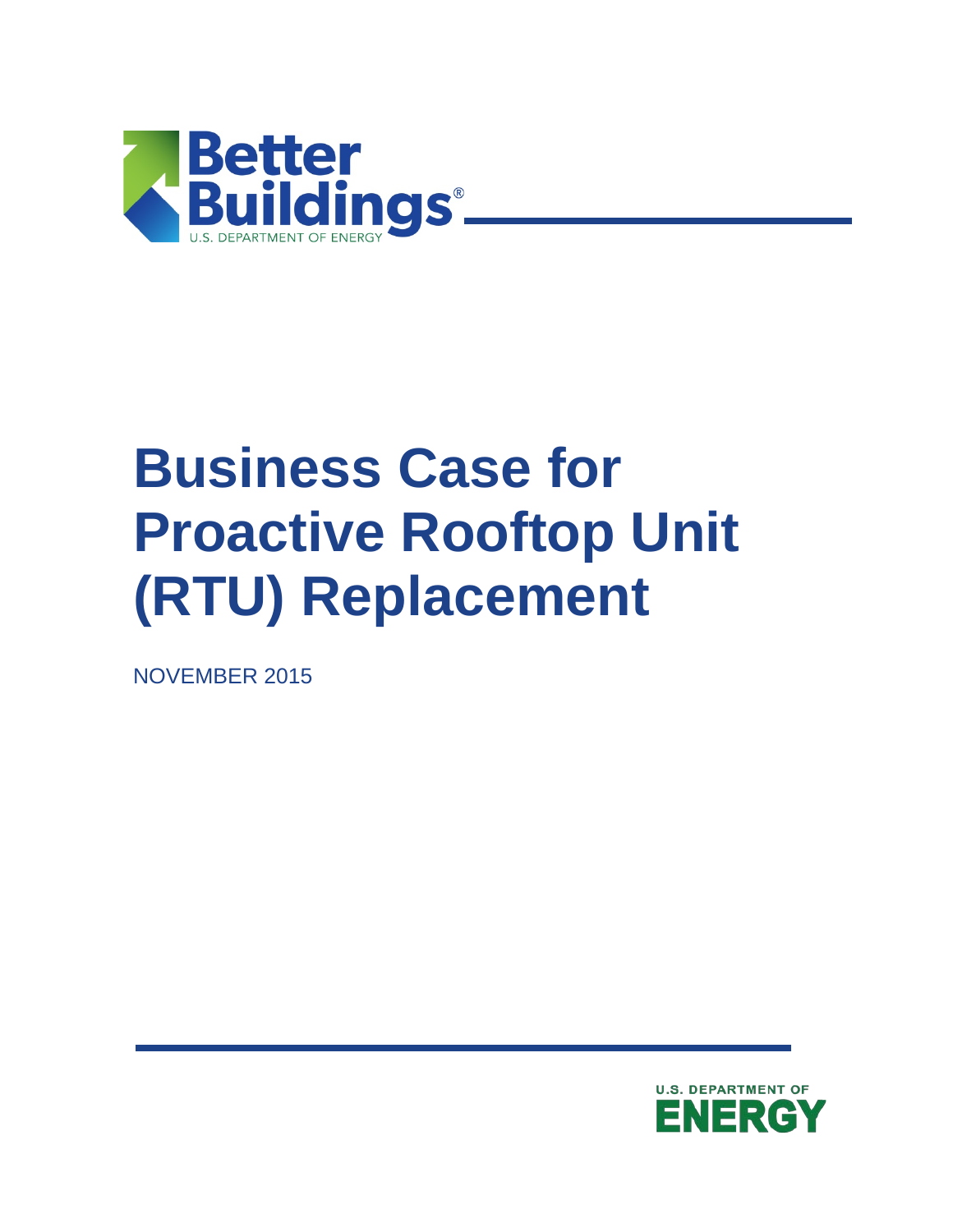| Acknowledgements                                                           | $\overline{2}$           |
|----------------------------------------------------------------------------|--------------------------|
| <b>Executive Summary</b>                                                   | $\mathfrak{S}$           |
| Introduction-Business Considerations for Proactive RTU Replacement<br>1.   | $\frac{5}{7}$            |
| 2.<br>Identify and Estimate Costs of Proactive Replacement                 |                          |
| 2.1 Up-Front Costs                                                         | $\overline{\mathcal{I}}$ |
| 2.1.1 Design and Analysis                                                  | $\overline{\mathcal{I}}$ |
| 2.1.2 Price of High-Efficiency RTUs                                        | $\boldsymbol{7}$         |
| 2.1.3 Installation Costs                                                   | $\overline{7}$           |
| 2.1.4 Building Upgrade Costs for New RTUs                                  | $\overline{7}$           |
| 2.1.5 Utility Incentives That Reduce Up-Front Costs                        | $\overline{7}$           |
| 2.1.6 Financing Options That Reduce Up-Front Costs                         | $\overline{7}$           |
| 2.2 Variable Ongoing Costs                                                 | $\,8\,$                  |
| 2.2.1 Costs of Adapting Operations and Maintenance to New Equipment        | $\,8\,$                  |
| 2.2.2 Tax Depreciation Implications                                        | $\,8\,$                  |
| Identify and Value Benefits of Proactive Replacement<br>3.                 | $\boldsymbol{9}$         |
| 3.1 Energy Savings                                                         | $\mathsf 9$              |
| 3.1.1 Energy Cost Savings of High-Efficiency RTUs                          | $\hbox{9}$               |
| 3.1.2 Cost Savings of Right-Sized Equipment                                | $\hbox{9}$               |
| 3.2 Avoidance of Unexpected Failure and Emergency Replacement              | $\mathsf g$              |
| 3.3 Additional Cost-Saving Opportunities                                   | $\hbox{9}$               |
| 3.3.1 Portfolio-Level versus Individual Building-Level Replacements        | $\hbox{9}$               |
| 3.3.2 Multiple-RTU Replacement versus Single-RTU Replacement               | 10                       |
| 3.3.3 Avoidance of R-22 Usage Costs                                        | 10                       |
| 3.4 Qualitative Benefits                                                   | 10                       |
| 3.4.1 Indoor Environmental Quality and Occupant Comfort                    | 10                       |
| 3.4.2 Organization's Sustainability Values and Goals                       | 10                       |
| Weigh the Costs and Benefits<br>4.                                         | 11                       |
| 4.1 Financial Metrics to Value Considerations of Proactive RTU Replacement | 11                       |
| 4.1.1 Simple Payback Period                                                | 11                       |
| 4.1.2 Return on Investment                                                 | 12                       |
| 4.1.3 Net Present Value                                                    | 13                       |
| 4.1.4 Internal Rate of Return                                              | 13                       |
| 4.1.5 Go/No-Go Decision on Proactive RTU Replacement                       | 14                       |
| 4.2 Example Proactive RTU Replacement Calculations                         | 14                       |
| 4.2.1 The Situation at Superstore                                          | 14                       |
| 4.2.2 Calculation of Financial Metrics                                     | 15                       |
| 4.3 Conclusion                                                             | 19                       |
| <b>Endnotes</b>                                                            | 20                       |
| References                                                                 | 21                       |
| Appendix A: Rooftop Unit Evaluation Methodology                            | 22                       |
| Appendix B: RTU Business Case Example Inputs                               | 23                       |

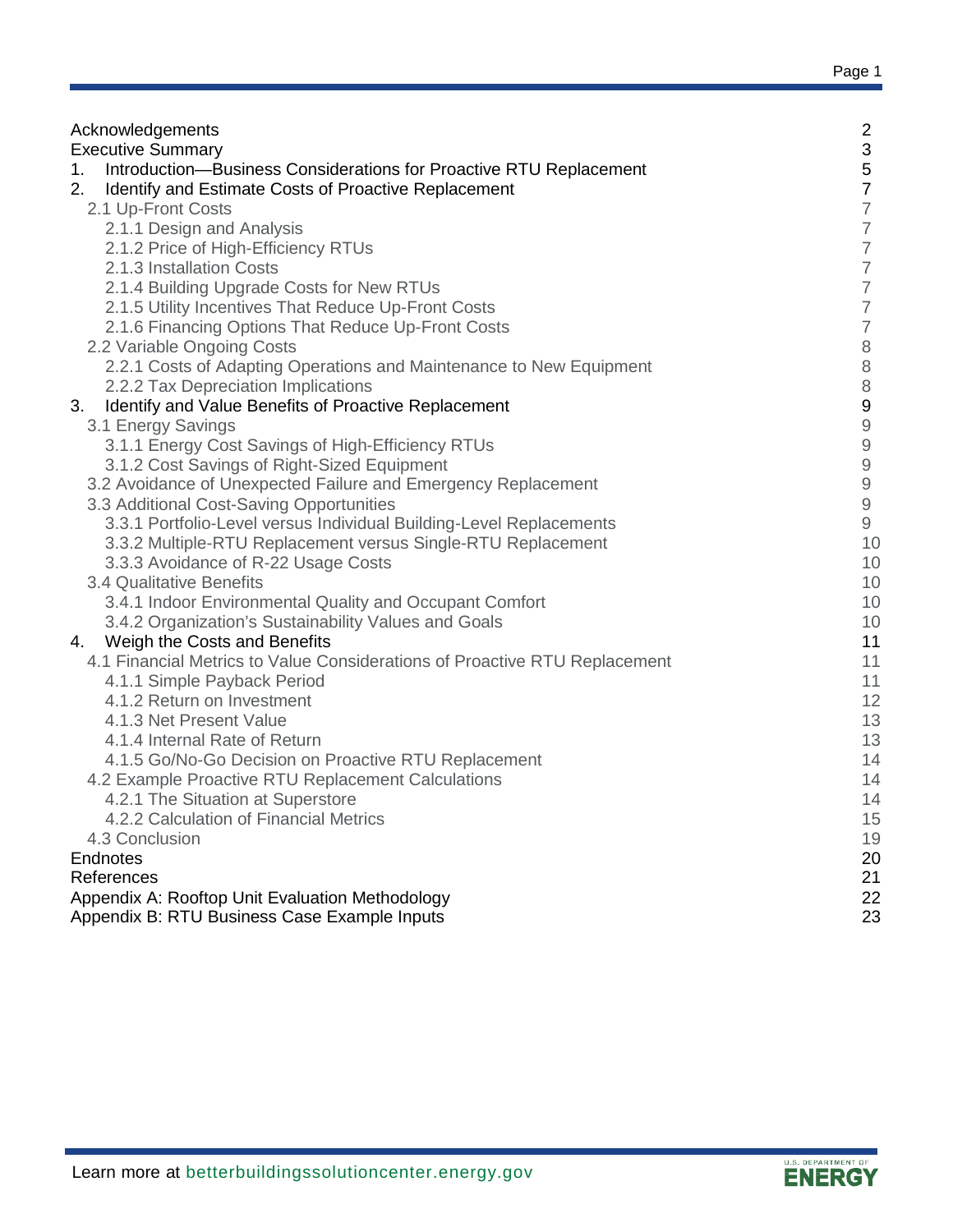## <span id="page-2-0"></span>Acknowledgements

This was prepared by Dr. Michael Deru of the National Renewable Energy Laboratory and Marta Schantz of Waypoint Building Group, Inc. under the guidance of Andrew Mitchell, Amy Jiron, and Kristen Taddonio of the U.S. Department of Energy's Better Buildings Alliance program. We would also like to thank the following contributors and reviewers:

- ▶ Scott Williams, Williams Building Systems Engineering PC
- ▶ Nathan Ranney, Waypoint Building Group, Inc.
- Tom Walton, Servicenergy
- **Paul Holliday, Holliday Electrical Mechanical Engineering, PLLC**
- **Bert Etheredge, ASHRAE**
- **Feitau Kung, NREL**
- **Danny Studer, NREL**

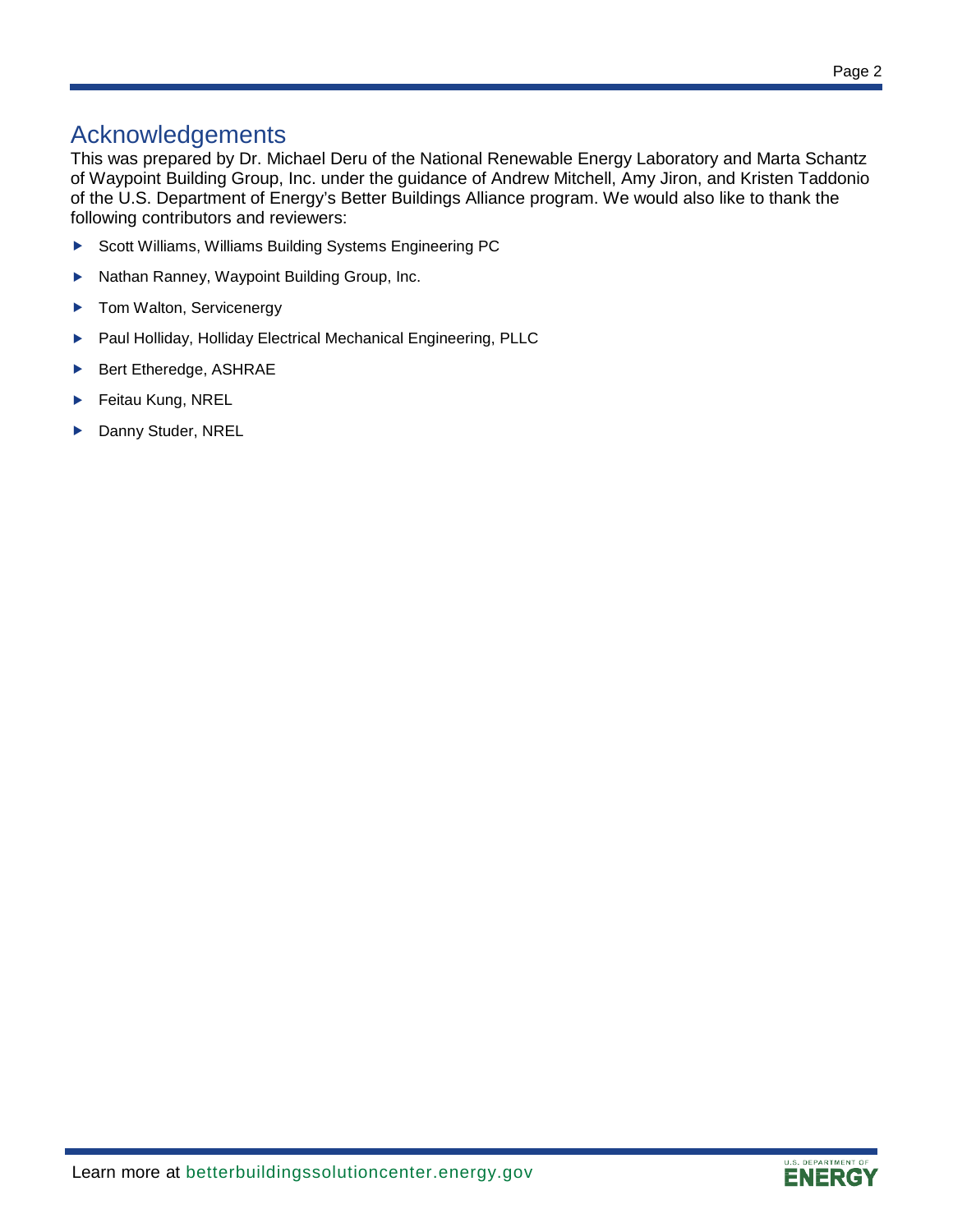# <span id="page-3-0"></span>Executive Summary

Rooftop air conditioning systems or rooftop units (RTUs) are common, cooling nearly 60% of the U.S. commercial building floor area and consuming 4.3 Quads of energy annually. RTUs that are more than 15 years old can waste substantial amounts of energy and money; however, facility managers often wait until an RTU no longer provides adequate space conditioning, requires frequent maintenance, or fails completely before replacing it. In many instances, replacing inefficient and underperforming RTUs proactively with more energy-efficient units can be a smart business move, especially when compared with replacement-on-failure or even with a like-for-like replacement at the end of an RTU's useful service life.<sup>[1](#page-3-1)</sup>

Developing and delivering a cost-effective proactive replacement strategy for RTUs is challenging because it involves many complex factors. To successfully optimize energy and cost performance, the strategy must include evaluation of a range of economic and non-economic factors.

This document introduces the key elements to consider in making the business case for a proactive highefficiency RTU replacement strategy for facility maintenance staff and building engineers who are responsible for energy management of commercial buildings. This business case analysis is one step in an overall RTU evaluation and replacement methodology as outlined in Figure ES1.<sup>[2](#page-3-2)</sup> Finding the optimal balance of performance, nonenergy features, and total cost of ownership is an iterative process. This document provides guidance on key activities to include in the business case analysis step.



#### **Figure ES1. Streamlined RTU evaluation methodology**

The business case analysis shown in Figure ES1 can be broken down further into the following 3 activities:

## **1) Identify and Estimate Costs of Proactive Replacement**

After the facility manager has identified a list of top candidate RTUs for replacement or retrofit with advanced controls, the associated costs should be identified and evaluated. Additionally, the facility manager should conduct an engineering analysis to identify opportunities for downsizing, eliminating equipment, and optimizing the design. The following list should be modified for each project.

 $\overline{a}$ 



<span id="page-3-1"></span> $1$  The end of useful service life (EUSL) is defined as when the RTU no longer satisfies the space-conditioning needs, likelihood of failure is high, and/or maintenance costs become increasingly high. The EUSL is typically 15 years or<br>more but may be less in highly corrosive environments.

<span id="page-3-2"></span><sup>&</sup>lt;sup>2</sup> See the Advanced RTU Campaign for more resources, [www.advancedrtu.org;](http://www.advancedrtu.org/) and download the decision tree for RTU replacements and retrofits at [https://buildingdata.energy.gov/cbrd/resource/1332.](https://buildingdata.energy.gov/cbrd/resource/1332)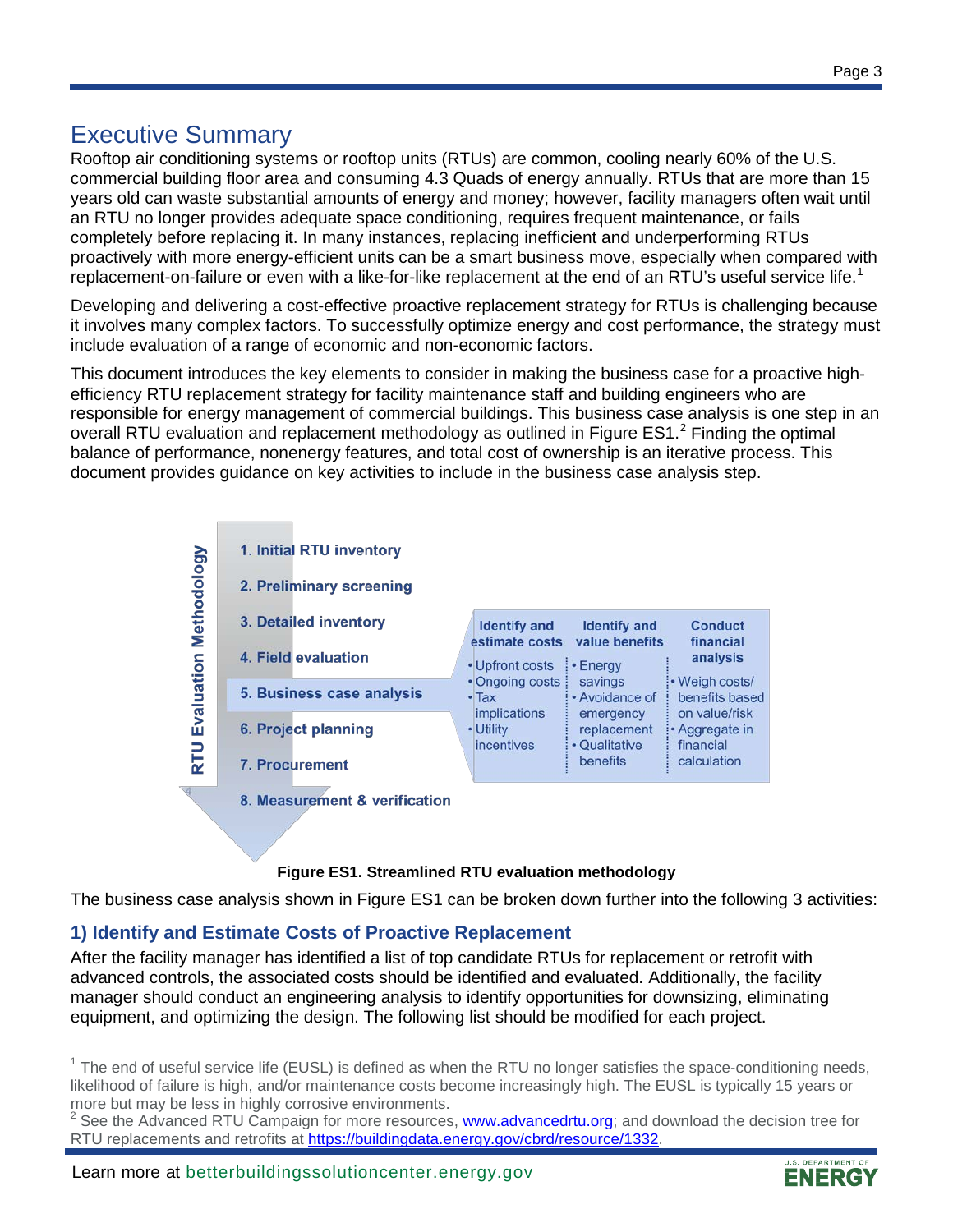- a. Prepare a specification with performance and feature requirements, request quotes from multiple vendors, and compare for the highest quality bid. (Include required control and physical upgrades such as curb adapters, ducting, roof reinforcements, etc.).
- b. Review utility incentives and tax rebates for new equipment.
- c. Assess the tax depreciation write-offs of retired assets.
- d. Determine the recovery cost or value of old equipment and refrigerant.
- e. Evaluate costs and positive or negative impacts on operations and maintenance.
- f. Consider financing options (e.g. property-assessed clean energy [PACE], on-bill financing, leasing, energy savings performance contracts [ESPC], Managed Energy Services Agreement [MESA]).

#### **2) Identify and Value the Benefits of Proactive Replacement**

A well-designed high-efficiency system will produce benefits beyond energy savings. Determining and assigning value to all the benefits, including non-energy benefits, can make the difference between a successful project and one that never gets off the ground. Keep the following suggestions in mind when evaluating benefits of proactive replacement:

- a. Estimate the energy savings of candidate replacement RTUs compared with existing RTUs. Performance of the existing RTUs should be degraded depending on the condition.
- b. Evaluate cost avoided from a planned replacement compared to costs associated with emergency replacements (loss of service during critical business operations, high service fees from the installing contractor, lost opportunities for system optimization, etc.).
- c. Include cost savings of replacing multiple RTUs on a roof at one time compared to separate replacements of individual RTUs.
- d. Include the value of eliminating R-22 refrigerant from your inventory.
- e. Consider the qualitative benefits such as improved indoor temperature and relative humidity control, reduced noise, and reduced maintenance.
- f. Consider the business value of demonstrating high performance and sustainable practices.

#### **3) Conduct Financial Analysis to Weigh Costs**

#### **and Benefits**

A variety of financial metrics can be used to find the right balance between the costs and benefits of proactive RTU replacements. The final answer will likely require some iteration to the costs and benefits summarized in Figure ES2. Fortunately, there are tools available to help in this process, such as the [RTU Comparison Calculator.](http://www.pnnl.gov/uac/) Consider these financial return metrics to support decision-making:

- Payback period
- Return on investment (ROI)
- Net present value (NPV)
- Internal rate of return (IRR).

## **Weigh the Costs and Benefits**



**Figure ES2. RTU business case evaluation**

To fully evaluate the opportunity for proactive RTU replacement, decision-makers must understand each issue affecting the costs and cash flows. Fully understanding and making informed decisions about these issues may require discussions with building engineers, vendors, and service providers. The Advanced RTU Campaign supports this analysis by providing resources designed to help building managers make informed decisions about RTU replacement.

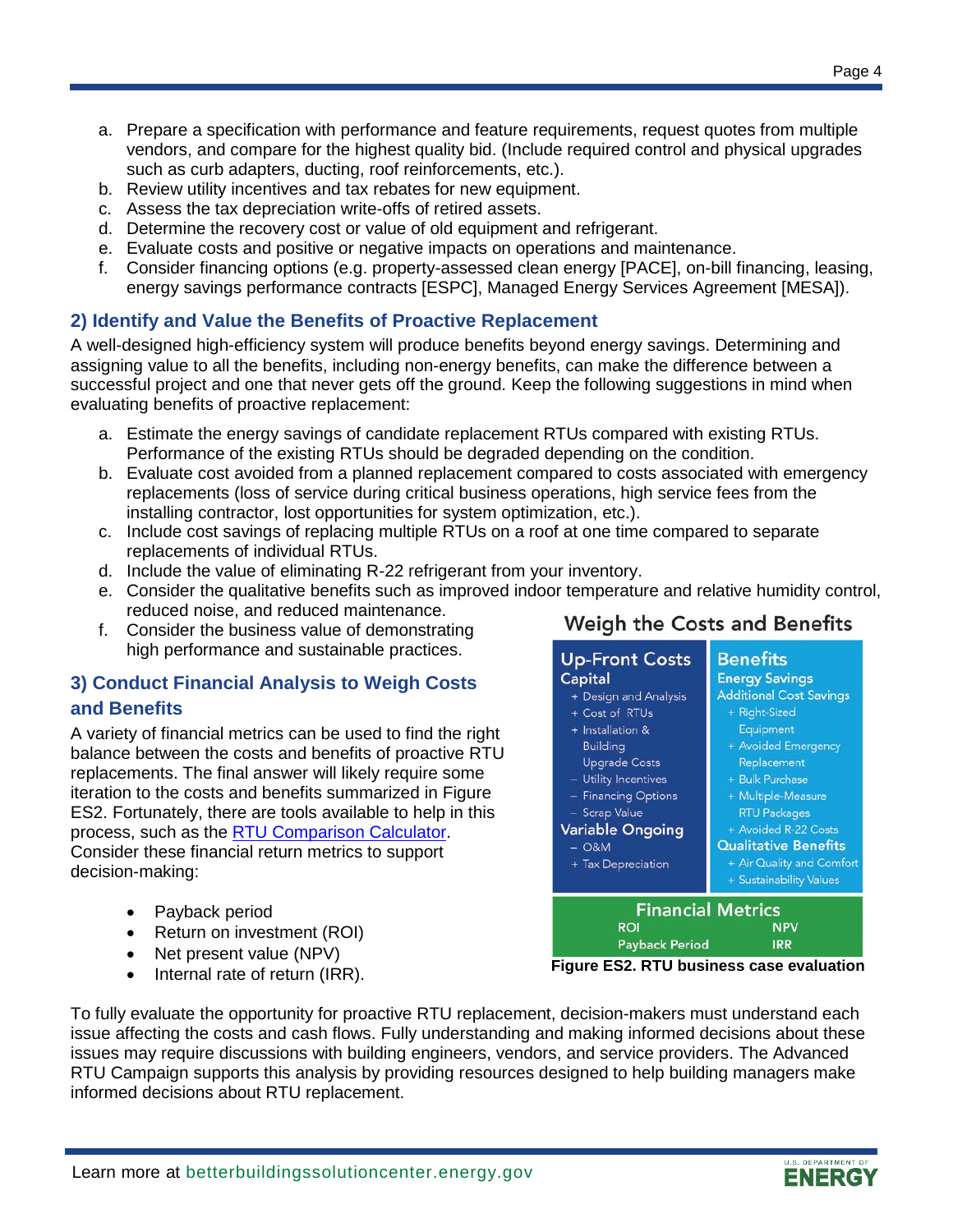# <span id="page-5-0"></span>1. Introduction—Business Considerations for Proactive RTU Replacement

Rooftop air conditioning units (RTUs) are very common, cooling nearly 60% of the U.S. commercial building floor area while consuming 4.3 Quads of energy annually. By replacing older RTUs with highefficiency units and retrofitting the remaining eligible RTUs with advanced controls, buildings can reduce annual cooling and ventilating energy consumption 20-50% and energy costs by \$900 to \$3,700 per RTU. This equates to a national savings potential of \$6.7 Billion dollars and 670 trillion Btu annually. Better Buildings Alliance members recognize the value of efficient RTU practices and have identified them as a priority with the development and launch of the [Advanced RTU Campaign.](http://www.advancedrtu.org/)

Despite the substantial savings opportunities, RTUs are often ignored, and a common practice is to run them past their economically useful life but still within their operational life. Although RTUs can provide 15– 20+ years of service, the performance of RTUs can decrease significantly by the end of life, especially when compared with new high-efficiency RTUs. Proactively replacing older RTUs with high-efficiency RTUs can be a very effective energy-saving strategy under the right conditions. Building owners and facility managers need to consider many factors in determining if proactive RTU replacement makes sense. This document provides information to help identify and evaluate these factors.

The four replacement strategies listed below describe a range of practices from least to most effective. The first two strategies are the easiest and provide the lowest value to building owners. Strategies 3 and 4 are planned proactive RTU replacement approaches that provide highest value to building owners.

- 1. **Replacement-on-failure with like-for-like RTUs**: This strategy results in high costs, disruption of services, and missed opportunities for energy savings.
- 2. **Replacement at end of useful service life (EUSL) with like-for-like RTUs**: This strategy has lower costs than emergency replacements but still results in missed opportunities for energy savings. In this case, the building owner may request a replacement unit from a contractor with little or no planning. This replacement is likely to be a standard efficiency unit that will provide minimal energy savings compared to the old but otherwise similar RTU.
- 3. **Proactive replacement at EUSL or early retirement with right-sized and higher-efficiency RTUs**: This strategy involves assessing RTUs and the building loads to determine proper sizing and consideration of multiple options and efficiency levels. In this scenario, best value is obtained through a competitive bid process, incentives are factored into the process, and replacements are planned to minimize disruption of services and minimize installation costs.
- 4. **Proactive replacement at EUSL or early retirement with an engineered and optimized design**: This strategy offers the greatest potential to minimize energy use. It includes a complete engineering design analysis that considers all load reductions, optimal ventilation strategies, energy recovery options, and optimal control strategies. This option requires more up-front investment than strategy 3, so it may be best suited for large portfolio owners who can replicate the designs several times to cover the additional up-front costs. However, small portfolio owners can follow best practices and realize benefits of successful strategies implemented by large portfolio owners.

These strategies include three replacement time possibilities: after failure, at the EUSL, and early retirement. EUSL is generally defined in this report as when the RTU no longer provides adequate space conditioning, the likelihood of failure is high, and/or maintenance costs increase over time. The EUSL of an RTU is typically between 15 and 20 years, but may be closer to 10 years in highly corrosive environments. These ages align well with information in the Database for Energy Efficiency Resources from the California Public Utilities Commission, which sets the effective useful life of commercial packaged heating, ventilating, and air conditioning (HVAC) systems at [1](#page-20-1)5 years and the remaining useful life at 5 years.<sup>1</sup> Early retirement of the EUSL is defined as replacement at least 2–3 years prior to the EUSL. This can be

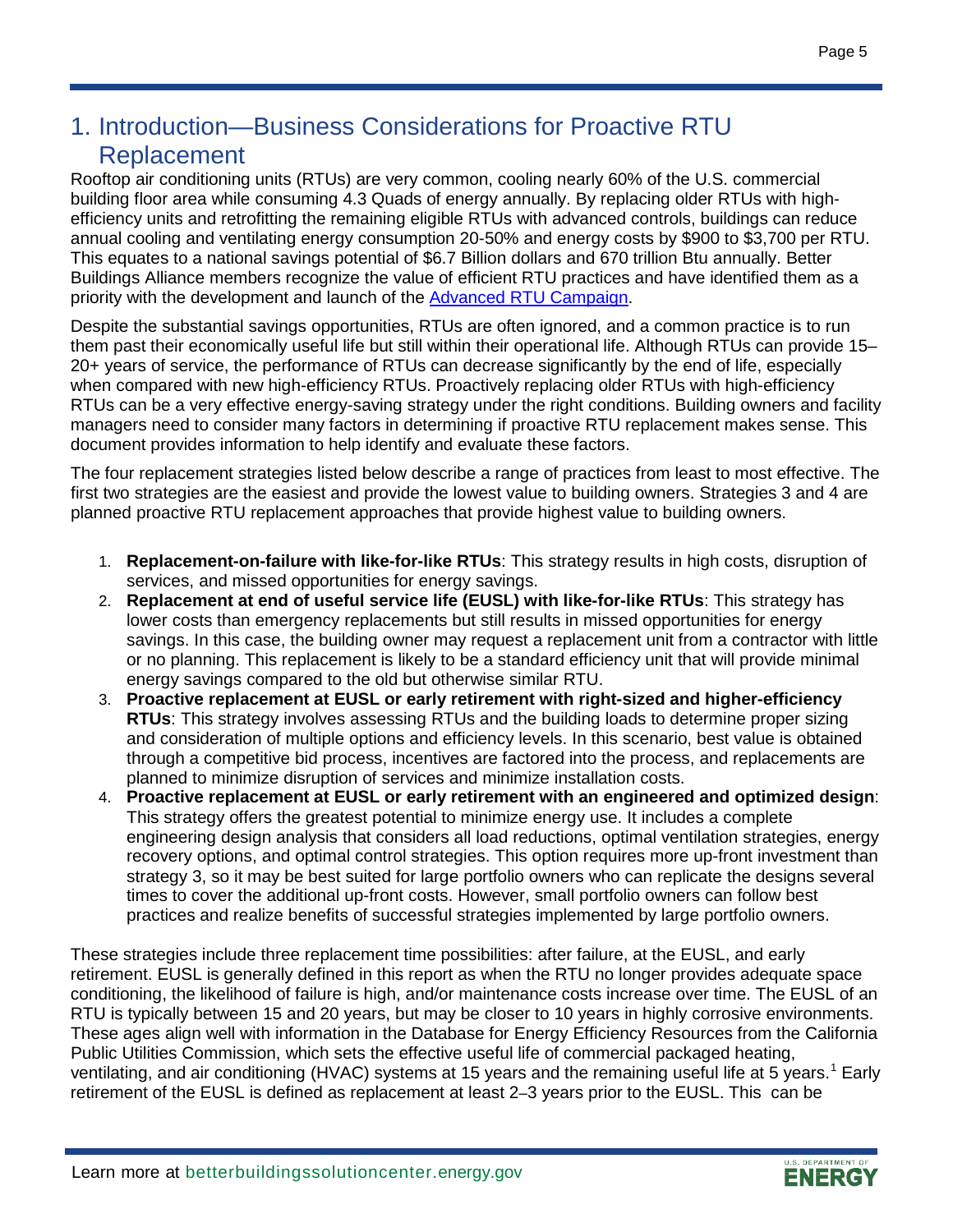effective when there are large energy-savings opportunities (for example, an increase from 11 integrated energy efficiency ratio [IEER] to 20 IEER), major changes to the building loads or functions that have increased or decreased the space conditioning loads, or existing systems that are not meeting thermal comfort requirements. Recent improvements in RTU efficiencies have made early retirement more economically viable because of the large efficiency gains with a new high-efficiency RTU compared to a 15 to 20-year-old RTU with degraded performance.

The business case analysis in the RTU Evaluation Methodology*[2](#page-20-2)* diagram in Figure 1 outlines three main activities for proactive RTU replacement strategy: identify and estimate costs, identify and value benefits, and conduct a financial analysis. This report provides more information on these activities to help decisionmakers understand each issue affecting the costs, benefits, and cash flows for proactive RTU replacements. The [Advanced RTU Campaign](http://www.advancedrtu.org/) provides additional resources designed to help building managers make informed RTU replacement decisions.

> 1. Initial RTU inventory **RTU Evaluation Methodology** 2. Preliminary screening 3. Detailed inventory **Identify and Identify and Conduct** estimate costs value benefits financial 4. Field evaluation analysis • Upfront costs • Energy • Ongoing costs · Weigh costs/ savings 5. Business case analysis  $\cdot$  Tax • Avoidance of benefits based implications emergency on value/risk 6. Project planning • Utility replacement Aggregate in incentives · Qualitative financial benefits calculation 7. Procurement 8. Measurement & verification

**Figure 1. Streamlined RTU evaluation methodology**

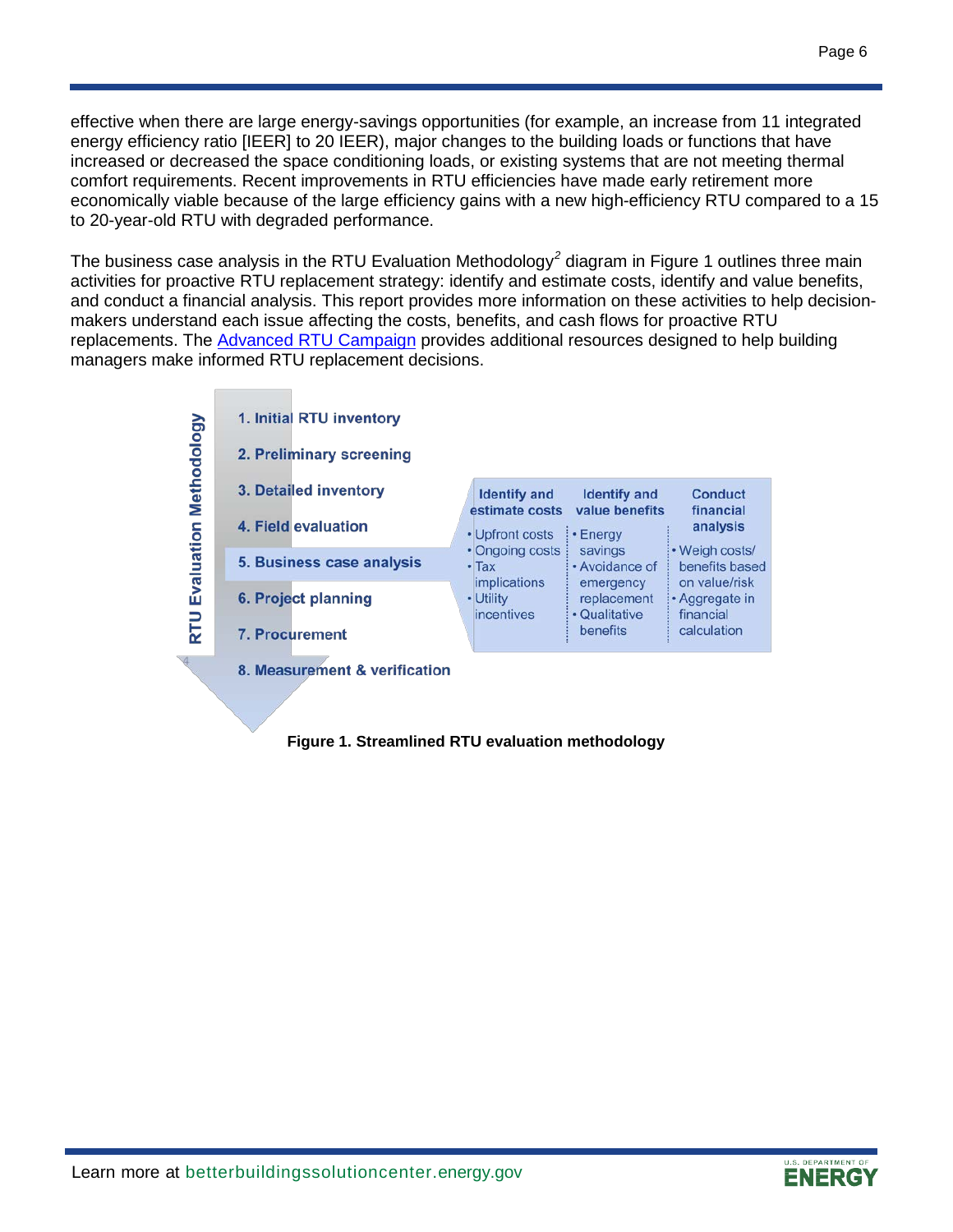# <span id="page-7-0"></span>2. Identify and Estimate Costs of Proactive Replacement

The cost involved in any RTU replacement activity can be divided into up-front costs and ongoing costs over the life of the new RTU. The building owner can use a proactive replacement strategy to analyze all of the costs and determine the best value options over the life of the project.

### <span id="page-7-1"></span>**2.1 Up-Front Costs**

#### <span id="page-7-2"></span>**2.1.1 Design and Analysis**

All RTU replacement activities involve some level of design and analysis. The cost for this activity may be included in the total cost of replacement by the local HVAC contractor or it may be an explicit cost for engineering analysis of the building loads and optimal HVAC solutions. An engineered design may lead to a downsizing of the RTUs and improved performance that will reduce other costs as described in Section 3 on identifying and valuing the benefits of proactive replacement. Either way, these costs should be factored into the total cost over the expected life of the RTUs.

#### <span id="page-7-3"></span>**2.1.2 Price of High-Efficiency RTUs**

A key element in making the business case for a proactive RTU replacement is balancing the up-front cost with long-term savings. To secure the best value, building managers should request quotes from several vendors through a formal request for proposals that includes specifications for all the important features desired in the RTUs. For additional information, review the [adidas case study](https://buildingdata.energy.gov/cbrd/resource/1643)<sup>[3](#page-20-3)</sup> for proactive replacement and consider referencing content from the [high-efficiency RTU specification](http://www.advancedrtu.org/find-a-product.html)<sup>[4](#page-20-4)</sup> documents.

#### <span id="page-7-4"></span>**2.1.3 Installation Costs**

Installation costs include parts, labor, mobilization, equipment, and disposal fees. All of these costs may be higher in the peak cooling season when there is a greater demand for HVAC services. Emergency services often require an additional service charge and do not allow time to compare multiple estimates for the best value. Building managers should also factor in costs associated with the loss of service of the building.

#### <span id="page-7-5"></span>**2.1.4 Building Upgrade Costs for New RTUs**

New equipment (especially equipment from a different manufacturer) may require an adaptor curb, which adds cost, weight, and height. Height may be an issue if screening requirements are present. Highefficiency RTUs may include larger heat exchangers, which can add significant weight to the unit. Due to weight differences, roofing structural reinforcement may be needed. Switching from the current brand of RTU to a different brand may impose a 2[5](#page-20-5)% increase in installed cost.<sup>5</sup> Some of the cost increase can be avoided by engineering analysis of system capacity requirements and downsizing of new RTUs.

#### <span id="page-7-6"></span>**2.1.5 Utility Incentives That Reduce Up-Front Costs**

Utilities often offer incentives or rebates for installation of high-efficiency RTUs. Examples include \$50/horsepower incentives for a variable-speed-drive retrofit on motors and \$150/ton reimbursements for RTU replacements. In addition, many utilities offer custom incentive programs for projects that don't fit into other programs and offer significant energy or demand savings. Explore the [RTU Incentives Database](http://www.advancedrtu.org/financial-resources.html)<sup>[6](#page-20-6)</sup> on the Advanced RTU Campaign website or the [Database of State Incentives for Renewables & Efficiency](http://www.dsireusa.org/)<sup>[7](#page-20-7)</sup> for specifics on each utility's RTU incentives.

#### <span id="page-7-7"></span>**2.1.6 Financing Options That Reduce Up-Front Costs**

The following financial options can help reduce up-front RTU procurement costs. Building managers should assess their implementation in the overall economic evaluation.

Equipment leasing: Many manufacturers and suppliers have equipment leasing options that allow the building owner to decrease the amount of up-front funding by paying for the unit over time.

Property-assessed clean energy (PACE) financing: PACE and Commercial PACE (C-PACE) programs allow access to loans for energy efficiency and renewable energy projects, which are repaid by charges added to the building's property tax. PACE programs are designed to enable the financing of energy efficiency projects where an owner may sell a property before positive payback on an upgrade is achieved.

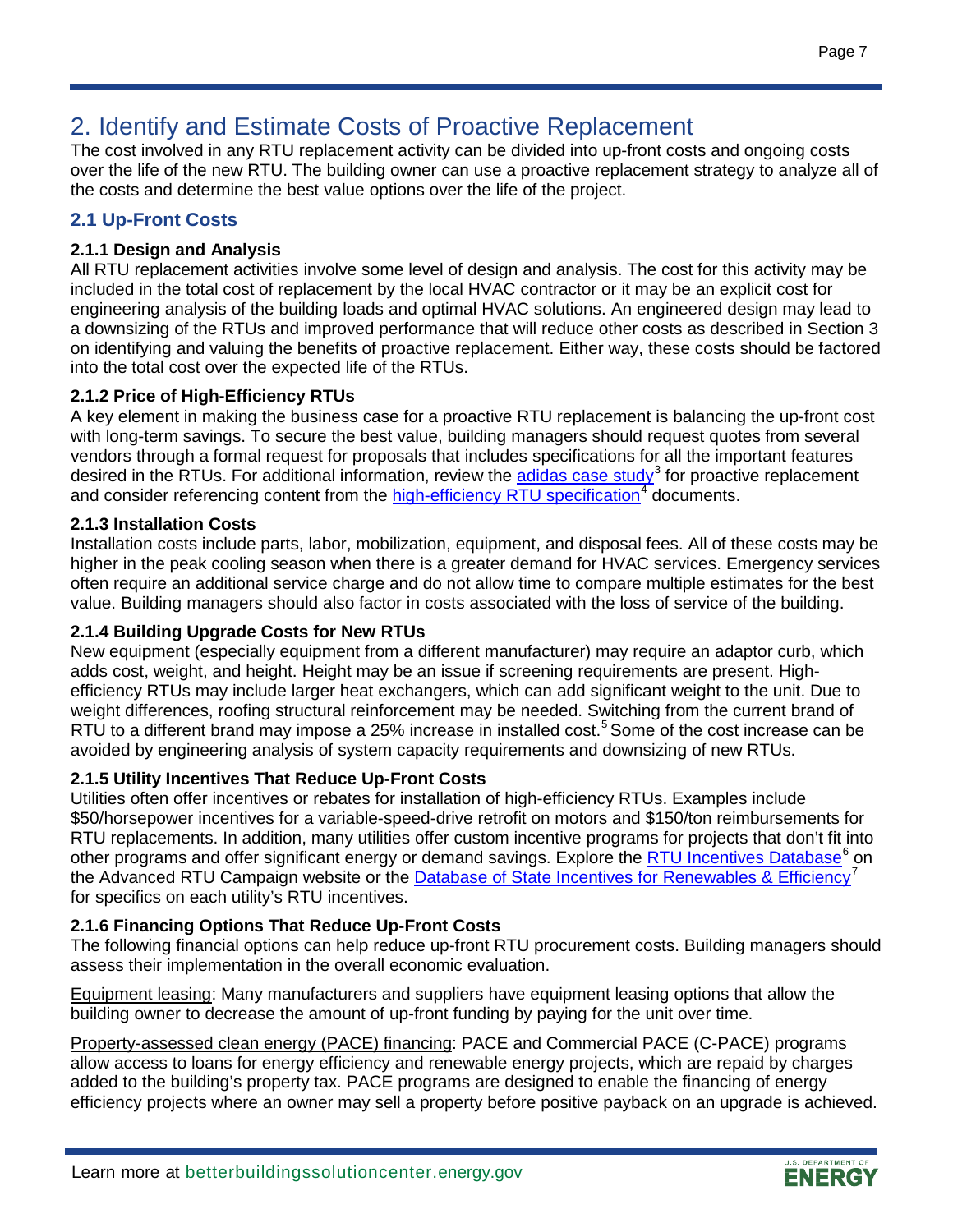Property owners interested in this option should determine if their county or municipality has a PACE program and then research eligibility requirements for participating in the financing program via [PACENow.](http://pacenow.org/)

Energy savings performance contracts (ESPCs) with energy service companies (ESCOs): ESCOs use a suite of financing tools such as an ESPC to reduce the up-front costs of RTU replacements for energy efficiency projects with government agencies and large organizations. These contracts guarantee the building's energy costs will not rise above a specified amount. This arrangement protects the building owner or tenants from rising energy costs, and allows an ESCO to profit by developing measures to reduce consumption.

Managed energy service agreements (MESAs): A MESA is a tool in which a company pays an amount equivalent to its historical energy bill to a service provider. The service provider then invests in equipment to reduce energy usage and is responsible for paying the property's energy bill directly. If the service provider successfully reduces energy bills, it can profit by capturing a portion of the savings. Organizations that are considering RTU replacement as a part of a broader suite of energy efficiency improvements may want to consider an ESPC or MESA as a way to avoid up-front costs. Contact an ESCO or other service provider for more information about these options.

Utility on-bill financing: In this arrangement, the utility offers financing for approved types of energy efficiency projects, and customers repay the financing through an additional charge on their utility bills. Each utility that offers on-bill financing is likely to support different project types and have different eligibility criteria. On-bill financing programs are often coordinated with other incentive and rebate programs.

#### <span id="page-8-0"></span>**2.2 Variable Ongoing Costs**

#### <span id="page-8-1"></span>**2.2.1 Costs of Adapting Operations and Maintenance to New Equipment**

Different RTU models may have different maintenance requirements or present new challenges for completing routine maintenance. New control systems may require additional training. Alternatively, new RTUs may have reduced maintenance requirements or they may come with a service contract that ensures proper operation with minimal ongoing costs.

#### <span id="page-8-2"></span>**2.2.2 Tax Depreciation Implications**

Under current law, depreciation periods for many types of equipment are predefined and often bear little relationship to typical service lives. The Internal Revenue Service uses a straight-line calculation for determining yearly tax depreciation:

$$
Yearly Depreciation = \frac{Equipment\,Purchase\,Cost-Salvage\,Value}{Life\,in\, Years}
$$

Each yearly depreciation can be deducted from the organization's annual taxable income (while the equipment is still in service), and the tax savings (write-offs) are considered a benefit on the accounting books. If an asset is retired before the end of its depreciation period, a portion of the tax deduction associated with the expenses for that asset may be lost, effectively causing the owning organization to lose the tax benefit.

Currently, the depreciation period for RTU equipment is 39 years<sup>[8](#page-20-8)</sup>; however, RTU equipment has a typical service life closer to 15 to 20 years. The 39-year depreciation period acts as a barrier to energy efficiency because many businesses choose to repair equipment when it fails rather than writing off the undepreciated value. This write-off must be considered in the business case for proactive replacement of an RTU. The American Council for an Energy-Efficient Economy published a [white paper](http://www.aceee.org/white-paper/depreciation-impacts-on-tax-policy) that further discusses the issue of tax depreciation.

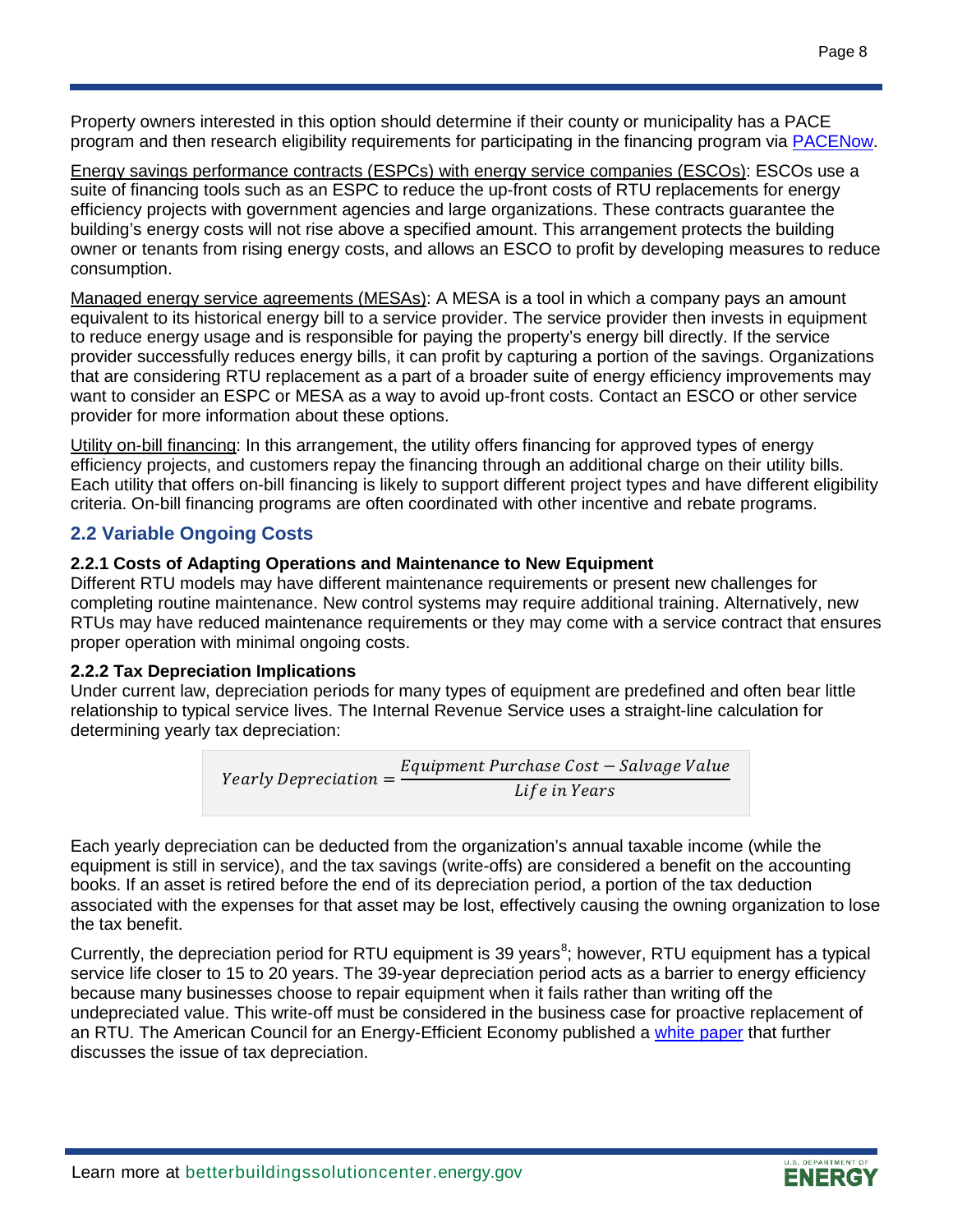## <span id="page-9-1"></span><span id="page-9-0"></span>3. Identify and Value Benefits of Proactive Replacement **3.1 Energy Savings**

#### <span id="page-9-2"></span>**3.1.1 Energy Cost Savings of High-Efficiency RTUs**

Energy costs are the largest cost of ownership over the life of an RTU; therefore, it is worthwhile to spend extra time to obtain an accurate estimate of these costs. The [RTU Comparison Calculator](http://www.pnnl.gov/uac) can be useful for estimating RTU operating costs for individual RTUs based on an average or blended energy charge or with an energy charge and demand charge. High-efficiency RTUs may reduce the peak demand, which should be included if demand charges are a significant part of the utility costs. Estimating the energy cost savings with a blended rate energy charge may overvalue or underestimate the cost savings for high-efficiency units depending on the energy and demand charges.

Older RTUs may be significantly less efficient than new models for two reasons—energy efficiency standards were significantly lower 10–20 years ago and new high-efficiency RTUs have variable or multispeed operation modes that provide significant performance improvement in part-load conditions. Furthermore, RTU performance degrades overtime. A general rule-of-thumb is 1% degradation per year, but it may be lower or higher depending on the environmental conditions, maintenance practices, and unit runtime.

#### <span id="page-9-3"></span>**3.1.2 Cost Savings of Right-Sized Equipment**

Another benefit of proactive RTU replacement is the opportunity to "right-size" the equipment to best fit the energy needs of the building. A proper design analysis can correct previous oversizing and take advantage of load reductions from energy conservation measures that have been implemented, such as efficient lighting improvements. A new HVAC design may result in reduced RTU cooling capacity and potential elimination of some RTUs. Ventilation needs for the space should also be evaluated to determine if ventilation should be modified to meet current needs. Performance-based ventilation methods in ASHRAE Standard 62.1<sup>[9](#page-20-9)</sup> may also reduce capacity requirements. Right-sizing RTUs may reduce capital costs for replacement (based on smaller unit size) and allow RTUs to function most efficiently as specified. The Advanced RTU Campaign offers an [RTU Right-Sizing Guidance](https://buildingdata.energy.gov/cbrd/resource/1648) document to help determine the optimum RTU size for a commercial building.

#### <span id="page-9-4"></span>**3.2 Avoidance of Unexpected Failure and Emergency Replacement**

The costs of an emergency RTU replacement are often much higher than the cost of a planned replacement. In an emergency replacement scenario, installation costs are often very high, there's no opportunity to shop for the best value, and RTU choices are limited to those in stock. Advanced planning saves money by capitalizing on lower labor and equipment costs, optimal scheduling of lifting equipment, and avoidance of the loss of service. With planned RTU replacements, building engineers can identify and purchase the optimal RTU size and design for the application. Read the [Walgreens case study](https://buildingdata.energy.gov/cbrd/resource/1929) about its successful implementation of a planned RTU replacement program and its partnership with the Advanced RTU Campaign. [10](#page-20-10)

#### <span id="page-9-5"></span>**3.3 Additional Cost-Saving Opportunities**

#### <span id="page-9-6"></span>**3.3.1 Portfolio-Level versus Individual Building-Level Replacements**

Organizations can reduce RTU costs through a national purchase agreement for units across their portfolio of buildings. A standardized contract between the building owners and the RTU vendors can provide a simplified system for the RTU replacement process. Furthermore, developing an organization-wide RTU replacement policy can streamline program efficiencies. Portfolio-level programs are most effective in allocating funds to the replacement projects with the most benefit and best savings potential for the organization.

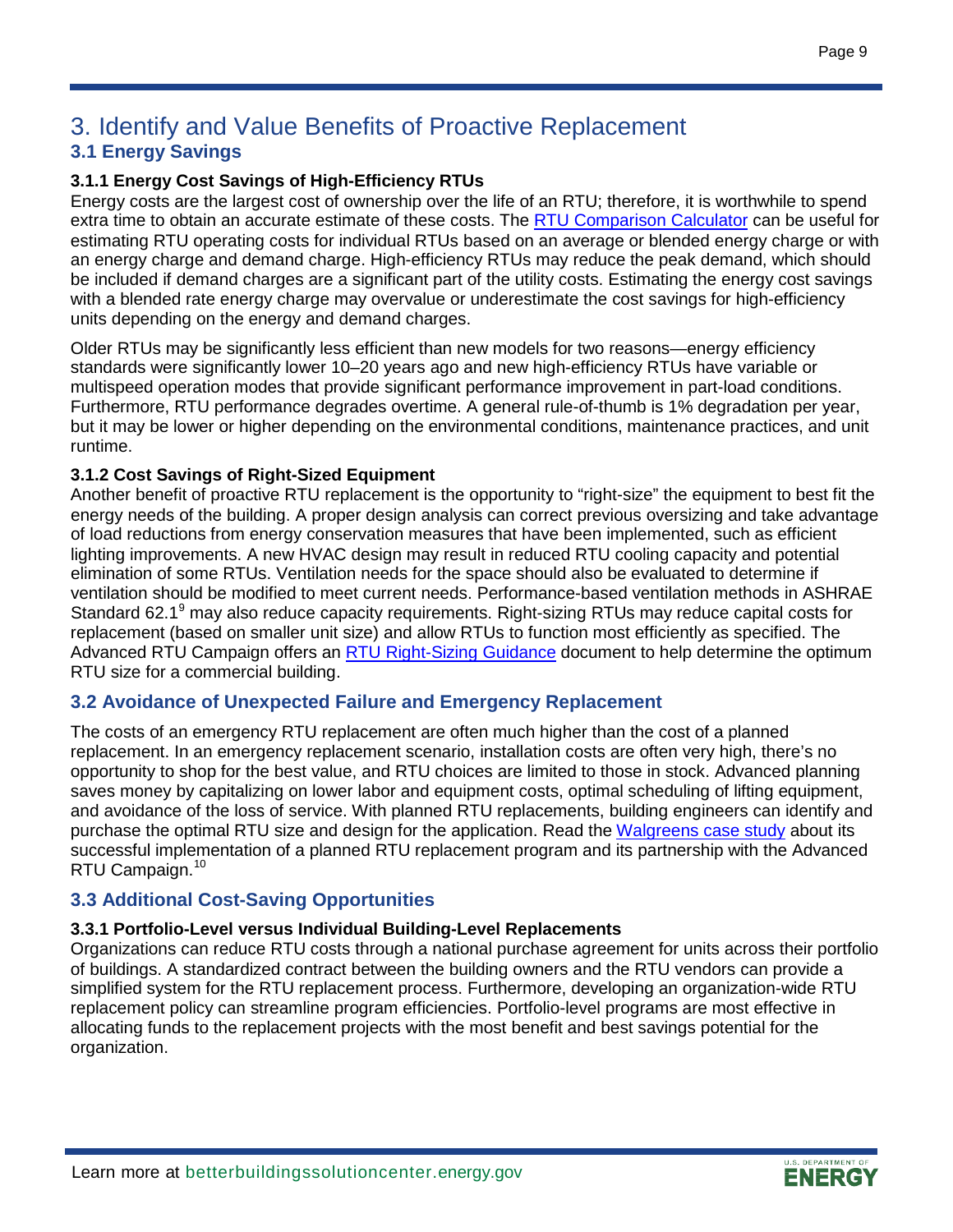#### <span id="page-10-0"></span>**3.3.2 Multiple-RTU Replacement versus Single-RTU Replacement**

The installation costs associated with replacing RTUs are more heavily based on days of labor than on the number of units being installed. By combining replacements, building managers can efficiently mobilize costs, labor, and lifting equipment into the business case. These economies of scale in installation strengthen the business case for proactive system-wide RTU replacement.

#### <span id="page-10-1"></span>**3.3.3 Avoidance of R-22 Usage Costs**

Hydrochlorofluorocarbon-22 (HCFC-22, also known as R-22) has been the chief refrigerant for RTU systems for many years; however, it is being phased out over the coming years as part of the agreement to end production of HCFCs. The phaseout includes two main tiers: the end of manufacturing of R-22 equipment January 1, 2010 and the termination of production of R-22 after January 1, 2020. Currently, there are two options for phasing out R-22 in RTUs: (1) purchase new RTU equipment that uses a different refrigerant; and (2) retrofit existing RTUs to replace R-22 with a drop-in replacement refrigerant. Because the production of R-22 is slowly decreasing, the price of the refrigerant is projected to increase over time. This is expected to result in higher costs for service, maintenance, and R-22 components for RTU repairs. Learn more at the U.S. Environmental Protection Agency [R-22 Phaseout website.](http://www.epa.gov/ozone/title6/phaseout/classtwo.html)<sup>[11](#page-20-11)</sup>

#### <span id="page-10-2"></span>**3.4 Qualitative Benefits**

#### <span id="page-10-3"></span>**3.4.1 Indoor Environmental Quality and Occupant Comfort**

RTUs affect the IEQ values of temperature, relative humidity, noise, and air quality. The indoor environment and comfort level have an impact on overall business success (especially in retail spaces), affecting work efficiency and productivity of occupants. Proactively replacing old, inefficient RTUs can improve the IEQ for tenants, clients, and customers.

#### <span id="page-10-4"></span>**3.4.2 Organization's Sustainability Values and Goals**

For organizations that value sustainability, the energy savings of an RTU replacement can represent significant progress toward reducing their environmental footprints. Even though proactive replacement of RTUs can often make strong financial sense, recognizing the environmental contribution of energy efficiency leadership can be meaningful for an organization seeking to demonstrate its commitment to sustainability.

Owners can communicate their buildings' sustainability achievements to tenants, employees, and customers through a green building certification such as Leadership in Energy & Environmental Design<sup>™[12](#page-20-12)</sup> or  $ENERGY STAR<sup>®</sup>,<sup>13</sup>$  $ENERGY STAR<sup>®</sup>,<sup>13</sup>$  $ENERGY STAR<sup>®</sup>,<sup>13</sup>$  or through a corporate social responsibility report. Demonstrating these achievements can enhance the brand value of a company, contribute to public relations efforts, and align with the values of the people who occupy the building. A study by the U.S. Department of Energy showed that green-labeled buildings have higher rental and occupancy rates, increased occupant productivity, and greater market value than conventional buildings.<sup>[14](#page-20-14)</sup>



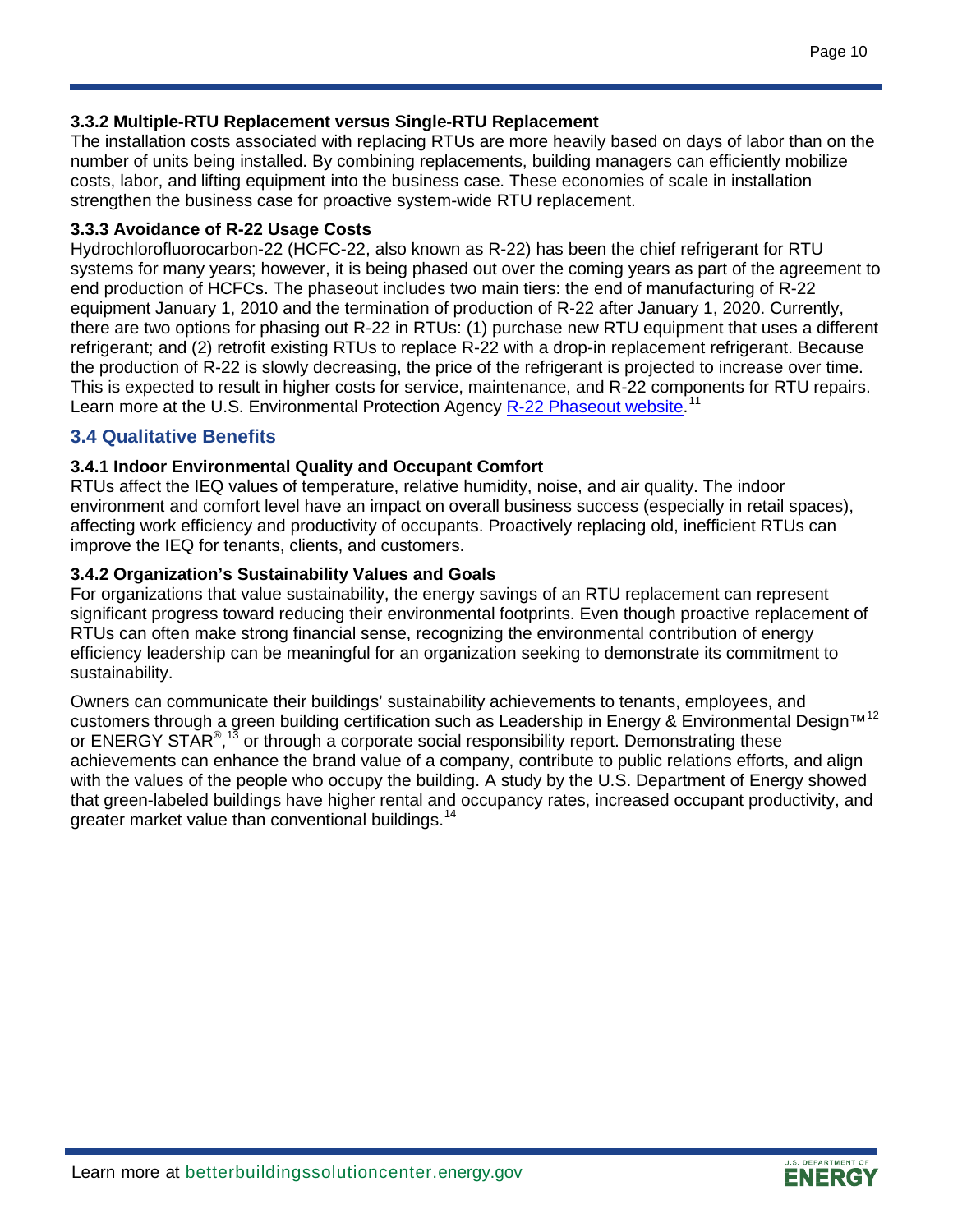## <span id="page-11-1"></span><span id="page-11-0"></span>4. Weigh the Costs and Benefits **4.1 Financial Metrics to Value Considerations of Proactive RTU Replacement**

Once an organization has identified an opportunity for proactive replacement, they may calculate one or more of the financial metrics in Table 1: payback period, ROI, NPV, and IRR. These metrics will help to determine the strength of the case for RTU replacement given the specific characteristics of the organization.

| <b>Metric</b>            | <b>Equation</b>                                                                                                     |
|--------------------------|---------------------------------------------------------------------------------------------------------------------|
| Payback<br><b>Period</b> | Up-front Cost of RTU Replacement<br>Annual Savings                                                                  |
| <b>ROI</b>               | Lifetime Savings - Up-front Cost of RTU Replacement<br>Up-front Cost of RTU Replacement<br>$\frac{U}{V} \times 100$ |
| <b>NPV</b>               | $NPV = \sum_{n=1}^{n} \frac{(Savings - Cost)_t}{(1 + d)^t}$                                                         |
| <b>IRR</b>               | In the NPV equation, solve for d when $NPV = 0$                                                                     |

**Table 1. Financial Metrics to Value Considerations of Proactive RTU Replacement**

The up-front cost of RTU replacement is comprised of the costs (C) and benefits (B) described in Section 2 and can be calculated as:

```
Up-front Cost of RTU Replacment = C_{RTU} + C_{RTU} Installation – B old Unit Scrap Value – B Utility Incentive
```
The cost benefit or savings of proactively replacing and existing RTU with a high-efficiency RTU can be calculated with the following equations. The annual savings includes the savings on an annual basis and is used for the calculation of the payback period, while the ROI uses the lifetime (or analysis period) savings.

Annual Savings  $=\begin{pmatrix} Energy\ Cost\ Savings+O\&M\ Savings-Tax\ Wrte-off\cdots\ +Value\ of\ Avoiding\ Unexpected\ Failure+Value\ of\ Other\ Benefits\end{pmatrix}$ 

Lifetime Savings =  $\begin{pmatrix} Energy\ Cost\ Savings + O\&M\ Savings - Tax\ Wrte-off\cdots \ +Value\ of\ Avoiding Inerperbed\ Failure + Value\ of\ Other\ Ber$ +Value of Avoiding Unexpected Failure + Value of Other Benefits) $\int_{\text{lifetim}}$ 

#### <span id="page-11-2"></span>**4.1.1 Simple Payback Period**

A payback period is the time required for the benefits of an investment to pay off the initial costs. This metric is generally expressed in years and is calculated by dividing the cost of an investment by the annual value created by the investment. Benefits generated after the payback period represent the net benefits of the investment.

To calculate the payback period of an RTU replacement considering only the energy savings, divide the

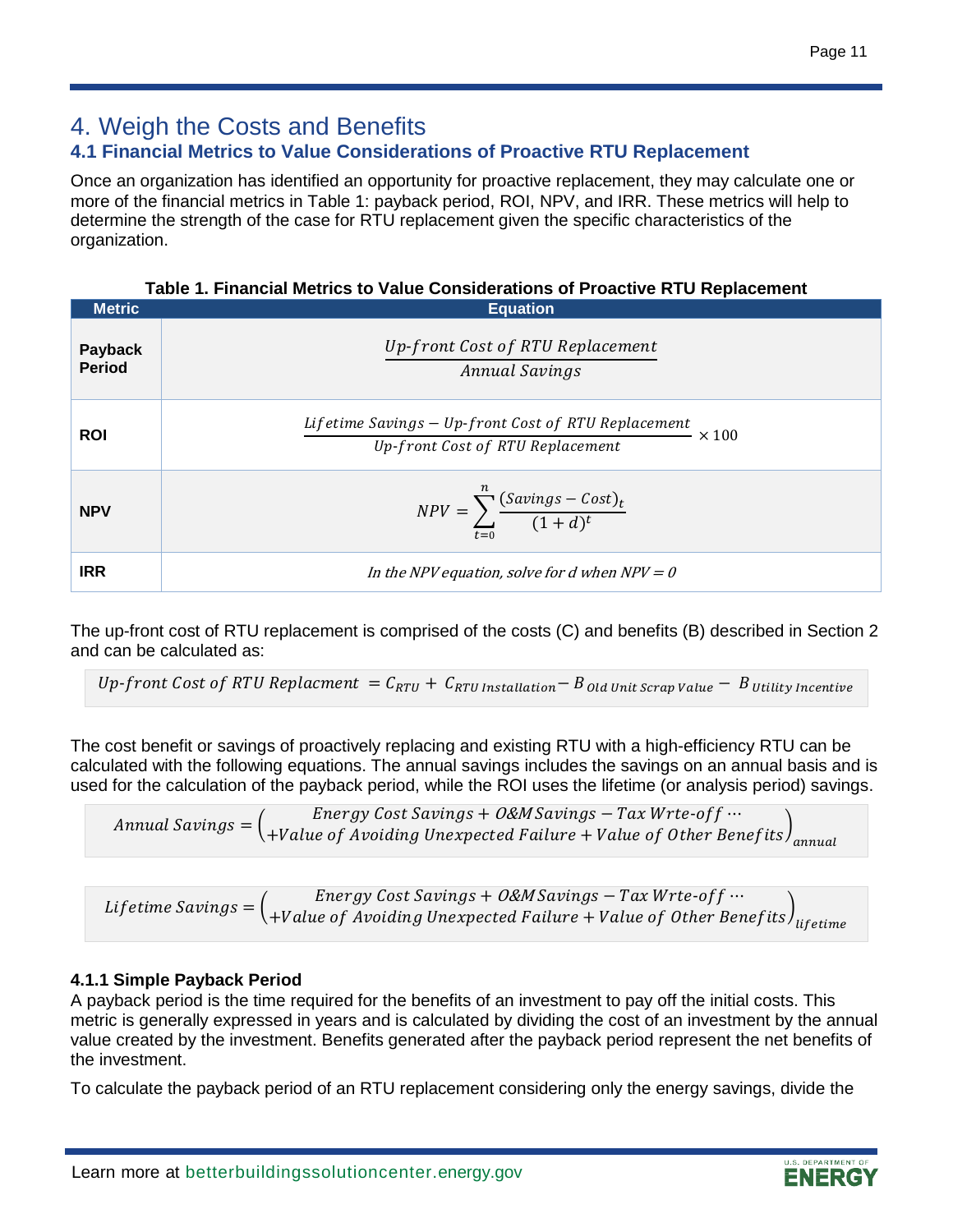up-front cost of replacement as defined in Section 4.1 by the sum of the annual energy cost savings, annual O&M savings, and tax write-off losses.

 $\emph{Payback Period} = \frac{\emph{Up-front Cost of RTU Replacement}}{(\emph{Energy Cost Savings} + \emph{0\&M Savings} - \emph{Tax Write-off})}$ 

To calculate the payback period of an RTU replacement considering the value of energy cost savings as well as other benefits, add the estimated annualized value of other benefits to denominator of the calculation.

\n
$$
\text{Payback Period} = \frac{Up\text{-}front Cost of RTU Replacement}{\left(\text{Energy Cost savings} + \text{OKMSavings} - Tax Write\text{-}off \cdots\right)} \left(\text{HValue of Avoiding Unexpected Failure} + Value of Other Benefits}\right)_{\text{annual}}
$$
\n

#### <span id="page-12-0"></span>**4.1.2 Return on Investment**

ROI represents a percent financial return from an investment and is calculated as the ratio of the net benefit and the investment cost. It does not take into account the time value of money. A positive ROI reflects an investment that increases financial value and a negative ROI represents an investment that does not recover its costs. Overall, the higher the ROI, the greater the monetary benefits of the project. ROI is typically calculated over the lifetime of the investment, but it may be calculated over a smaller analysis period depending on the needs of the project.

For RTU replacement at the EUSL, the ROI of high-efficiency RTUs may be calculated as a comparison to replacement with standard efficiency RTUs. To evaluate the value of an early retirement, determine the number of years the new unit would operate compared to the older unit. For example, if a unit is 15 years old and has an expected life of 20 years, upgrading the RTU proactively would yield energy cost savings compared to the existing unit over a five-year period. The savings calculation should also include the tax depreciation losses over the time period. The ROI based on energy-related savings for an early retirement RTU replacement would be calculated as follows:

$$
ROI = \frac{(Lifetime \, Savings - Upfront \, Cost \, of \, RTU \, Replacement)}{Upfront \, Cost \, of \, RTU \, Replacement} \times 100
$$

$$
Lifetime \,Savings = (Energy \,Cost \, Savings + \, O\&MSavings - Tax \, Wrte-off)_{lifetime}
$$

A more complete analysis includes the value of avoiding an unexpected failure and the value of other nonenergy benefits. The value of avoiding an unexpected RTU failure may include the additional costs of lost revenue and productivity if the RTU were to be offline for 1–3 days and the added lifetime energy costs from a less than optimal RTU replacement. Managers should also consider the extra costs of unexpected emergency replacement. The impact of these costs can be discounted based on the probability of unit failure. For instance, if an RTU has roughly an A% chance of failure, the costs of lost space conditioning are estimated to be \$B, and the extra cost expected for emergency replacement is \$C, the value of avoiding this risk would be calculated as  $($B + $C) \times A\%$ .

Additional non-energy benefits can be included to further support a positive financial case for an early retirement RTU replacement. RTU replacement may lead to benefits such as improved IEQ, occupant comfort, or a demonstration of commitment to sustainability. Although these benefits are less tangible than

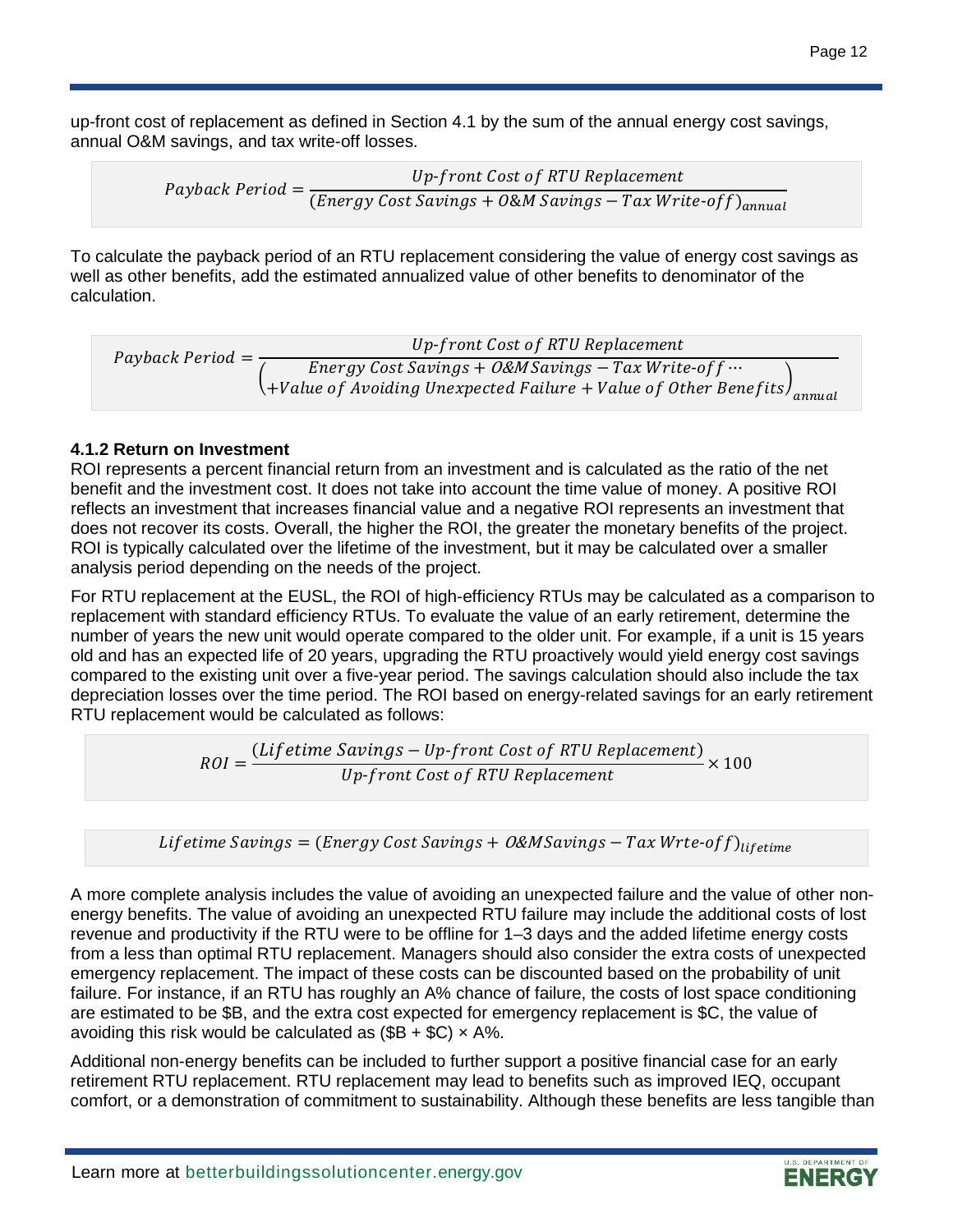others, they may still lead to monetary benefits for an organization and can be included in the financial metric calculations. To calculate an ROI incorporating the value of these benefits, add these values to the numerator of the ROI calculation as shown below.

 $ROI = \frac{(Lifetime \ Savings - Up-front \ Cost \ of \ RTU \ Repla element)}{Up-front \ Cost \ of \ RTU \ Repla element} \times 100$ 

Lifetime Savings =  $\begin{pmatrix} Energy\ Cost\ Savings + O\&M\ Savings - Tax\ Wrte-off\cdots \ +Value\ of\ Avoiding Inerperbed\ Failure + Value\ of\ Other\ Ber$ +Value of Avoiding Unexpected Failure + Value of Other Benefits) $\int_{lifetim}$ 

#### <span id="page-13-0"></span>**4.1.3 Net Present Value**

NPV represents the present value of an investment when cash flows over the life of a project are discounted to reflect the time value of money, risk, and the opportunity cost of capital. NPV takes into consideration the timing of costs and benefits by applying a discount rate to future costs or revenues. The discount rate may be an organization's weighted average cost of capital, or it may be the opportunity cost of capital adjusted for the level of perceived risk of a project. Common discount rates fall between 5% and 15%.

A positive NPV represents an investment that returns positive value after the time value of money, the opportunity cost of capital, and the risks have been considered. In general, a positive NPV is interpreted as a sound investment, and a negative NPV represents an investment that does not recover its cost during the time period considered for the economic analysis. A typical analysis period may be 5–7 years due to many unknowns beyond this period.

To calculate a simple NPV, estimate the costs and the benefits or savings that will occur each year over the lifetime of the investment project, and then sum the discounted the value of the costs and savings for each year through the life of the project. For a discount rate d, analysis period n (years) and year t, calculate the NPV as follows:

$$
NPV = \sum_{t=0}^{n} \frac{(Savings - Cost)_t}{(1+d)^t}
$$

The costs for t = 0 are the *up-front costs for RTU replacement* as calculated previously. The savings for each year are the annual savings including the appropriate terms depending on the objectives of the project. The NPV can be calculated manually with the equation above; however, a computational tool such as spreadsheet software or a financial calculator with built in NPV functions can simplify this task. Looking at the value of NPV for each year can be very helpful in estimating when the project becomes cash flow positive.

#### <span id="page-13-1"></span>**4.1.4 Internal Rate of Return**

An IRR represents the annualized effective compound rate of return generated by the cash flow of a project. To calculate the IRR of a project, it is necessary to solve for the discount rate that causes the NPV of a project to equal zero. This calculation is difficult to do manually, and it is recommended to use a computational tool such as a spreadsheet that has a feature for calculating NPVs and IRRs to easily solve for this metric.

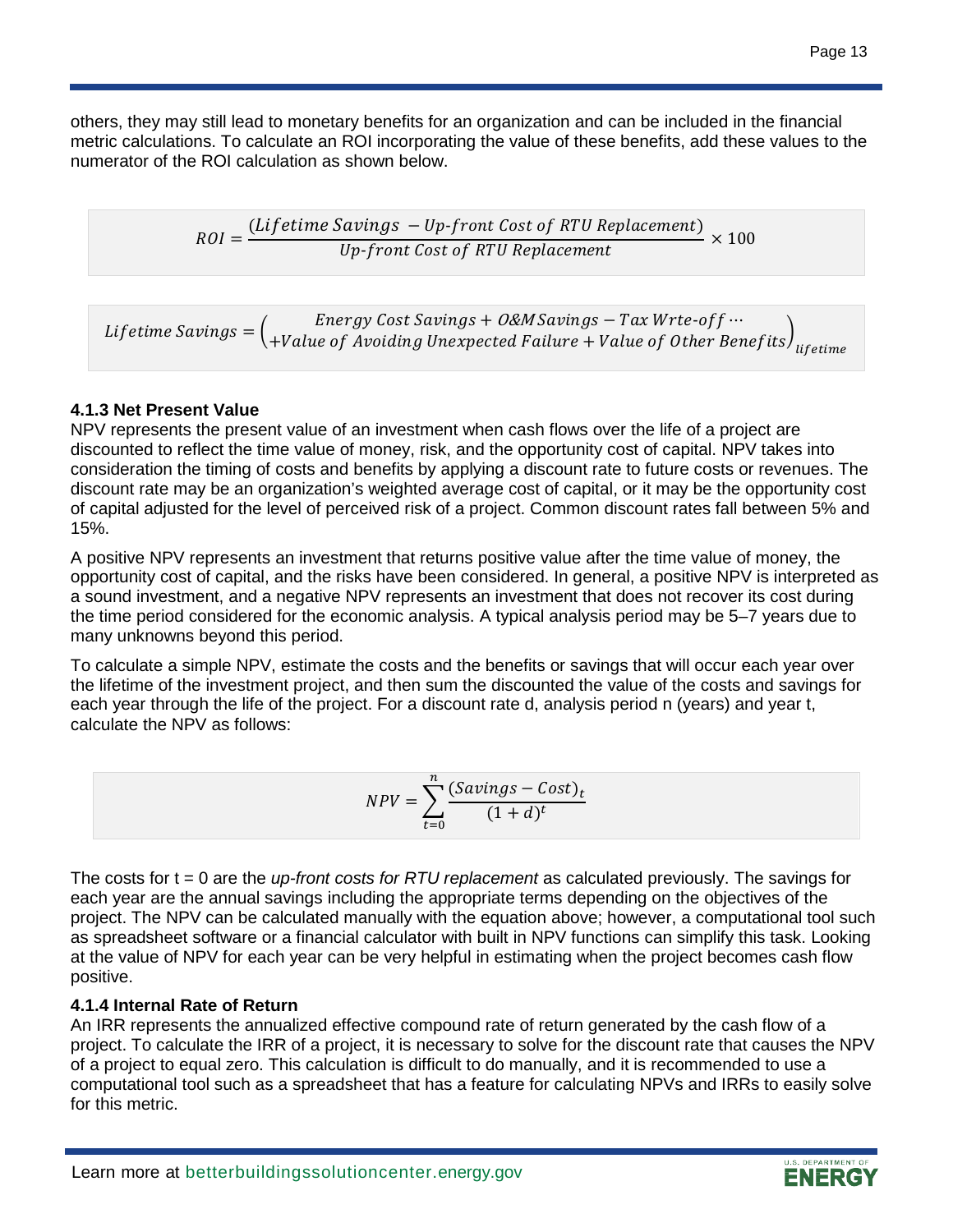The IRR represents an effective rate of return generated by a flow of costs and benefits over time; therefore, the higher a project's IRR, the more financially attractive it is. When determining the risk of pursuing a project, a company may want to pursue investments in which the IRR exceeds the firm's cost of capital.

#### <span id="page-14-0"></span>**4.1.5 Go/No-Go Decision on Proactive RTU Replacement**

RTU replacement projects are complex and deciding on the optimal solution is difficult. However, defining all of the cost and benefits of various options following the methods in this report will help differentiate the options and determine which option provides the highest value. Table 2 provides a summary of interpretations of the financial metrics to help with the decision making process, and the example calculations in the Section 4.2 provide context for the values.

| <b>Financial</b><br><b>Metric</b> | <b>Interpretations</b>                                                                                                                                                                                                                        |
|-----------------------------------|-----------------------------------------------------------------------------------------------------------------------------------------------------------------------------------------------------------------------------------------------|
| Payback<br><b>Period</b>          | Shorter payback periods are more attractive. Many companies use a 2-5 year<br>payback period for efficiency projects; however, some companies consider longer<br>payback periods for RTU replacements because they are long-term investments. |
| <b>ROI</b>                        | Higher positive ROIs are more attractive.                                                                                                                                                                                                     |
| <b>NPV</b>                        | Positive NPV is required to break even, higher is more attractive                                                                                                                                                                             |
| IRR.                              | Higher IRRs are more attractive. The IRR for a successful project is usually greater<br>than the organization's cost of capital.                                                                                                              |

#### **Table 2: Interpretations for Financial Metrics**

If the organization decides to proceed with RTU replacement, it can plan the specific project and procure the equipment. Steps 6 and 7 in the broader RTU Evaluation Methodology provide additional guidance.

#### <span id="page-14-1"></span>**4.2 Example Proactive RTU Replacement Calculations**

In this example, the financial metrics are applied to a hypothetical but reasonable and illustrative case in which an early retirement and replacement with high-efficiency RTUs is shown to be financially attractive. The analysis is completed with just the energy savings and again with energy and non-energy benefits, which shows a significant improvement in the financial metrics. The simplified analysis could be further improved by including a longer analysis period beyond five years. This example follows the early retirement option for RTU replacement strategy #3 from Section 1 *Proactive replacement at EUSL or early retirement with right-sized and higher-efficiency RTUs*.

#### <span id="page-14-2"></span>**4.2.1 The Situation at Superstore**

Superstore sells consumer goods in Columbia, Missouri, in a standalone retail building that is cooled by five 12-ton (144,000 Btu/h) RTUs. The building's RTUs are currently 15 years old and have an expected life of 20 years. The building manager is considering replacing the RTUs to save on electricity costs, reduce the risk of an unexpected RTU failure, and improve the air quality in the store, specifically the ventilation and humidity levels.

The current RTUs were installed 15 years ago with the minimum energy efficiency ratio (EER) required by code, which was 8.7. Since then, the performance has degraded such that the effective EER is now 7.3. The building manager is considering new RTUs with an efficiency level recommended by the Advanced RTU Campaign that meets Consortium for Energy Efficiency Tier 2 specifications, which is 12 EER and 13.8 IEER.<sup>[15](#page-20-15)</sup> Upon evaluation, Superstore has determined that its RTUs are oversized. With right-sizing, the appropriate size for the new replacement RTUs is 10-tons (120 kBtu/h) instead of the existing 12-ton size.

Based on quotes from contractors, the manager has determined that the cost to purchase five 10-ton RTUs with a 12 EER will be \$8,000/unit and the cost for the multiunit installation will be \$20,000. These costs represent significant cost savings for the downsized units (\$1,600/unit) and multiunit installation compared

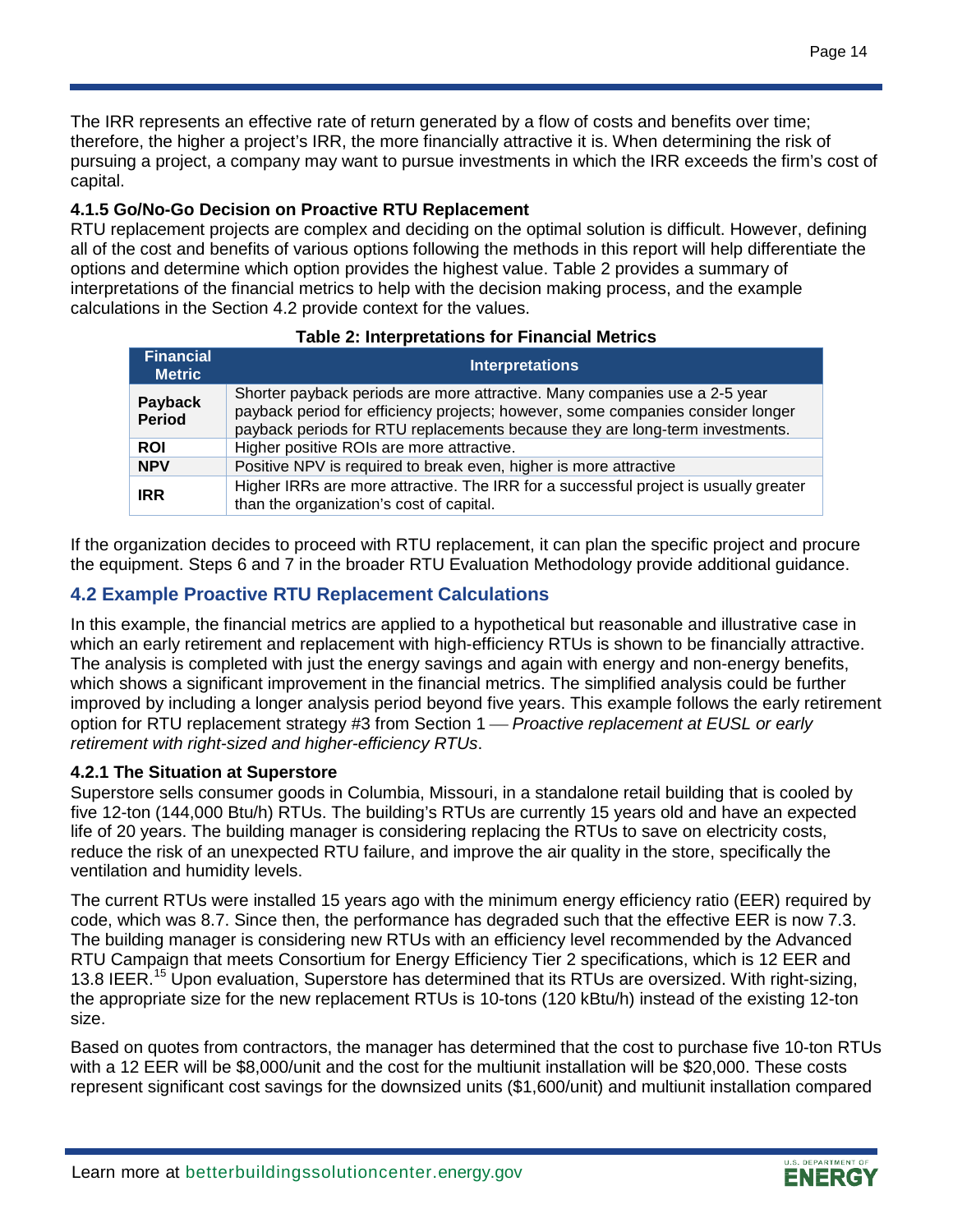to single installations (\$5,000/unit). Maintenance costs on the existing units are \$500 higher per RTU per year than for the new unit, partially due to the deletion of R-22 O&M efforts. Superstore can sell each of the old RTUs for \$200 as scrap for a total of \$1,000.

The building manager can use the RTU Comparison Calculator (RTUCC) to estimate the annual energy savings generated by the more efficient RTUs. The calculator will estimate the annual energy and cost savings of the upgrade by using information about building location, temperature set point, the EERs of the new and old units, the price of electricity, building hours of operation, temperature setback, and presence of economizers.. See Appendix B for the specific parameter assumptions input into the RTUCC for this example. For the situation at Superstore, the calculator estimates that the new units will save 74,638 kWh of electricity per year, which equates to \$7,688 per year. Because the manager is considering replacing the current RTUs 5 years before they would otherwise be replaced, these energy cost savings will be considered over the next 5 years, leading to a cost savings of \$38,439.

This example calculates that Superstore saves \$70 per year per RTU (\$350 per year in total) on taxes due to the depreciation write-offs, and that annual cost must be considered as a loss in the overall financial calculations. Assuming the existing RTU will fail once reaching 20 years of operation, there is a net difference of 5 years of tax write-offs acting as a "cost" to early retirement, totaling \$1,750 for all five RTUs as shown in Table 3.

| <b>Tax Depreciation Calculation</b>                  |                    |
|------------------------------------------------------|--------------------|
| <b>RTU Book Life</b>                                 | 39 years           |
| RTU Failure (on average)                             | 20 years           |
| <b>RTU Proactive Replacement</b>                     | 15 years           |
| Value of Existing RTU at Beginning of Life           | \$8,000            |
| Value of RTU at End of Life                          | \$200              |
| <b>Yearly RTU Depreciation</b>                       | \$200/year         |
| Income Tax                                           | 35%                |
| Tax Saved from RTU Depreciation                      | $$70$ /year        |
|                                                      |                    |
| Total Write-Off From Depreciation-at RTU Failure     | \$1,330 (19 years) |
| Total Write-Off from Depreciation-at RTU Replacement | \$1,680 (24 years) |
| Net Difference of Write-Off per RTU                  | (\$350)            |
| # RTUs                                               | 5                  |
| <b>Total Write-Off</b>                               | (\$1,750)          |

#### **Table 3. Tax Depreciation Calculation for Annual Write-Off Losses**

The local utility for Superstore has an RTU rebate program, which varies in value by size and efficiency. For a 10-ton, 12 EER unit, the utility rebate is  $$1,640.^{16}$ 

The total up-front cost of the five RTU replacements comprises the following elements:

Up-front Cost of RTU Replacment =  $(\$8,000$  RTU – \$200 scrap value – \$1,640 utility rebate) \* 5 RTUs  $+$  \$20,000 installation = \$6,160 per RTU  $*$  5 RTUs + \$20,000 installation = \$50,800

#### <span id="page-15-0"></span>**4.2.2 Calculation of Financial Metrics**

With the information above, the manager can calculate an ROI, payback period, NPV, and IRR. For each metric, the manager may calculate the metric once using only energy costs, and again considering the value of other costs such as avoided RTU failure and improved air quality.

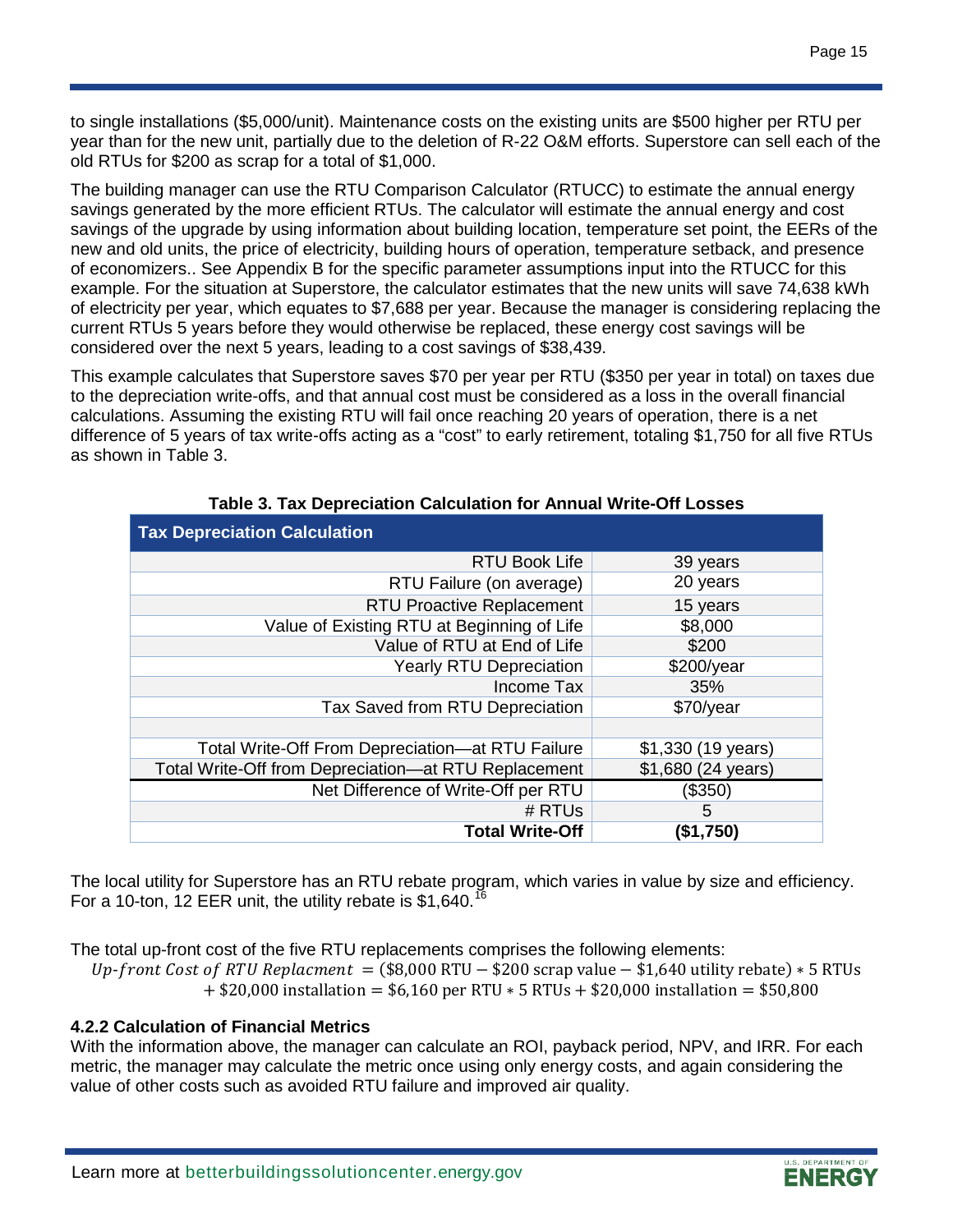**Simple Payback Period** (considering energy-related costs):

To calculate a payback period for RTU replacements based only on energy costs, the up-front cost of RTU replacements is simply divided by the net annual energy and related cost savings.

**Simple Payback Period** 

 $=\frac{\text{($50,800 up-front cost of RTU replacement)}}{\text{($7,688 annual energy savings + $2,500 annual 0\&M savings - $350 annual tax write-off)}}$ 

**Simple Payback Period = 5.2 years** 

#### **Simple Payback Period** (considering all costs):

To incorporate the benefits of avoided RTU failure and improved IAQ into a payback period, the values for these benefits must be converted to annual values over the period. To do this, add the value of avoided failure with the value of improved air quality and divide by 5 years. Add these amounts to the annual energy-related savings to arrive at the total annual value for energy savings, avoidance of RTU failure, and IAQ improvements.

 $($26,250 + $2,000)/5 = $5,650$ 

 $$7,688 + $2,500 - $350 + $5,650 = $15,488$ 

 $Simple \textit{Payback Period} = \frac{\$50,800 \textit{up-front cost of RTU repla}}{\$15,488 \textit{annual energy savings and oth}}$ 

#### **Simple Payback Period** = 3.3 years

#### **Return on Investment** (considering energy-related costs):

A simple ROI for this early retirement case based on the energy cost savings, O&M savings, and loss of the tax depreciation value can be calculated as follows:

| ROI                                                                                                     |
|---------------------------------------------------------------------------------------------------------|
| $($ (\$38,439 energy savings + \$12,500 O&M savings – \$1,750 tax write-offs) – \$50,800 up-front cost) |
| $$50,800$ up-front cost                                                                                 |
| $ROI = -3.2\%$                                                                                          |

#### **Return on Investment** (considering all costs):

The simple ROI is slightly negative and may be positive when considering the value of avoiding unexpected replacement and other benefits. To value the benefit of avoiding unexpected failure, calculate the additional costs created by unexpected failure, and then multiply these costs by the probability that the current RTUs will fail over the next 5 years.

In the case of Superstore, the manager knows from experience that emergency RTU replacement costs 50% more than planned replacement, which would constitute an additional \$6,500 per RTU and \$32,500 for all five units. In addition, if the current RTUs were to fail, the store would have no space conditioning for roughly 2 days. The manager knows that 2 days of lost air conditioning would lead to closing for 2 days, equal to \$20,000 in lost profit. The building engineer estimates that the probability of the current RTUs failing in the next 5 years is about 50%. With this information, the building manager can roughly value the

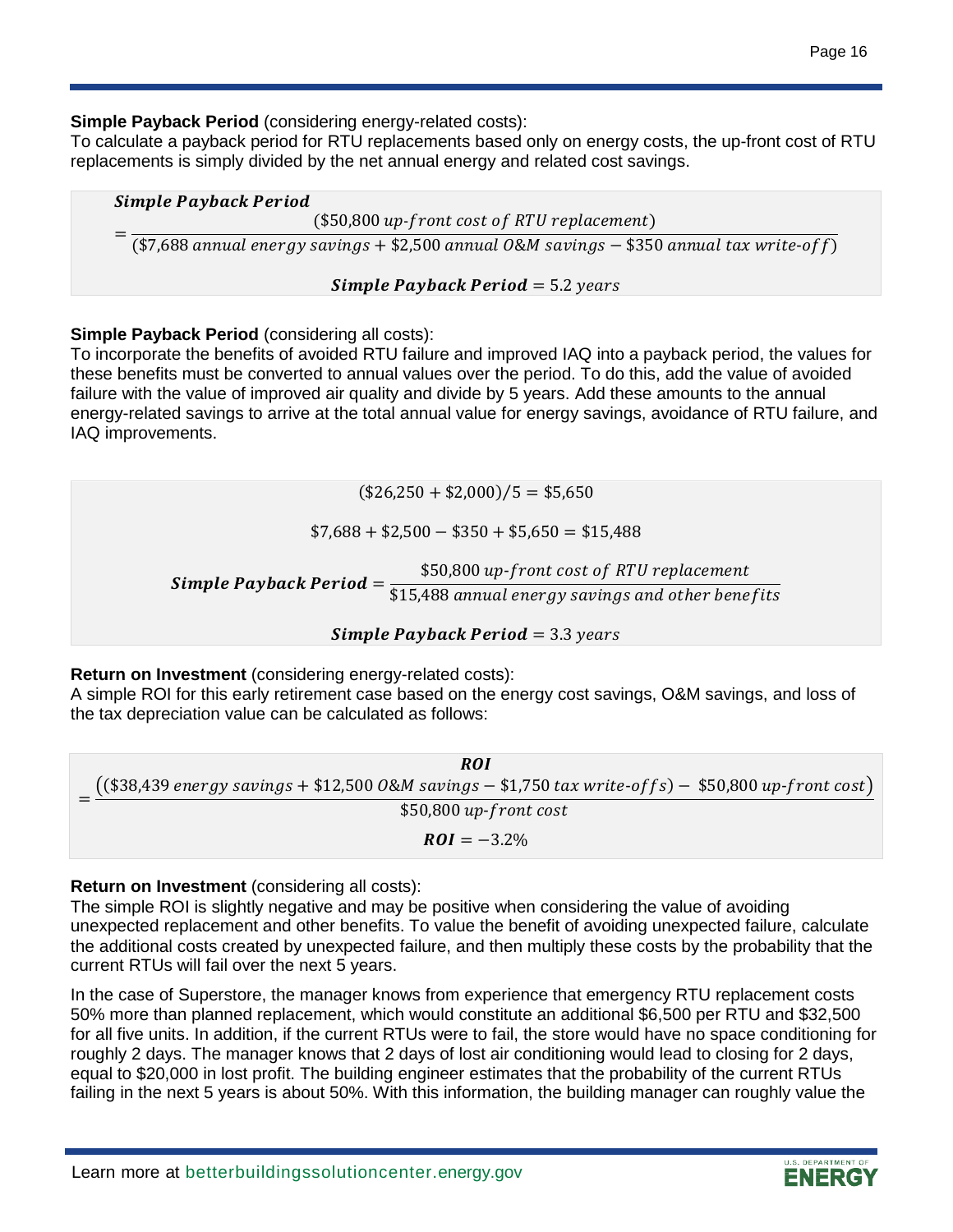benefit of avoiding emergency replacement as follows: 50% \* (\$32,500 + \$20,000) = \$26,250 over 5 years.

At Superstore, the age of the RTU has led to poor indoor air quality (IAQ) with overly humid conditions and bad ventilation. Proactive replacement of the RTU should fix these problems. Although valuing the benefits of improved IAQ is a subjective process, it is very important. To value this benefit, the manager at Superstore uses a "willingness to pay" approach and asks, "What is my willingness to pay for an improvement in IAQ for the next 5 years, given how the improvement would affect my store's employees and customers?" With this framework, the manager estimates that the value of IAQ improvements over the next 5 years would be worth \$2,000.

Now, an ROI can be calculated that incorporates the non-energy benefits of RTU replacement, as follows:

 $ROI$ =  $(($38,439$  energy savings + \$12,500 O&M savings + \$26,250 avoided emergency replacement +\$2,000 value of improved air quality  $-$  \$1,750 tax write-offs)  $-$  \$50,800 up-front cost of RTU replacment) \$50,800 up-front cost of RTU replacement

 $ROI = 52%$ 

#### **Net Present Value** (considering energy-related costs):

To calculate the NPV of early RTU upgrades, it is necessary to calculate the annual net cash flow over the time period considered as shown in Table 4.

| Year                              | 0          |         | $\overline{2}$ | 3       | 4       | 5       |
|-----------------------------------|------------|---------|----------------|---------|---------|---------|
| <b>RTU Replacement Cost</b>       | (\$40,000) |         |                |         |         |         |
| <b>Installation Cost</b>          | (\$20,000) |         |                |         |         |         |
| <b>Utility Rebate</b>             | \$8,200    |         |                |         |         |         |
| <b>Scrap Value</b>                | \$1,000    |         |                |         |         |         |
| <b>Tax Depreciation Write-Off</b> |            | (\$350) | (\$350)        | (\$350) | (\$350) | (\$350) |
| <b>Energy Savings</b>             |            | \$7,688 | \$7,688        | \$7,688 | \$7,688 | \$7,688 |
| <b>O&amp;M Savings</b>            |            | \$2,500 | \$2,500        | \$2,500 | \$2,500 | \$2,500 |
| <b>Annual Net Cash Flow</b>       | (\$50,800) | \$9,838 | \$9,838        | \$9,838 | \$9,838 | \$9,838 |

#### **Table 4. Net Present Value (Energy-Related Costs)**

In order to apply the NPV equation, a discount rate is applied to reduce the value of future cash flows in order to reflect the time value of money, risk, and opportunity cost. To use an appropriate discount rate, a manager may use the same rate used in the organization's accounting or forecasting processes. Common discount rates are often between 5% and 15%. At Superstore, a discount rate of 12% is used. To calculate the NPV, the manager may use spreadsheet software or a financial calculator, but it is also possible to calculate manually, as follows:

 $NPV = -50,800 +$ \$9,838  $\frac{(1 + .12)^{1}}{1 + .12^{1}}$ \$9,838  $\frac{(1 + .12)^2}{ }$ \$9,838  $\frac{(1 + .12)^3}{(1 + .12)^3}$ \$9,838  $\frac{(1 + .12)^4}{(1 + .12)^4}$ \$9,838  $\frac{}{(1+.12)^5} = -\$15,337$ 

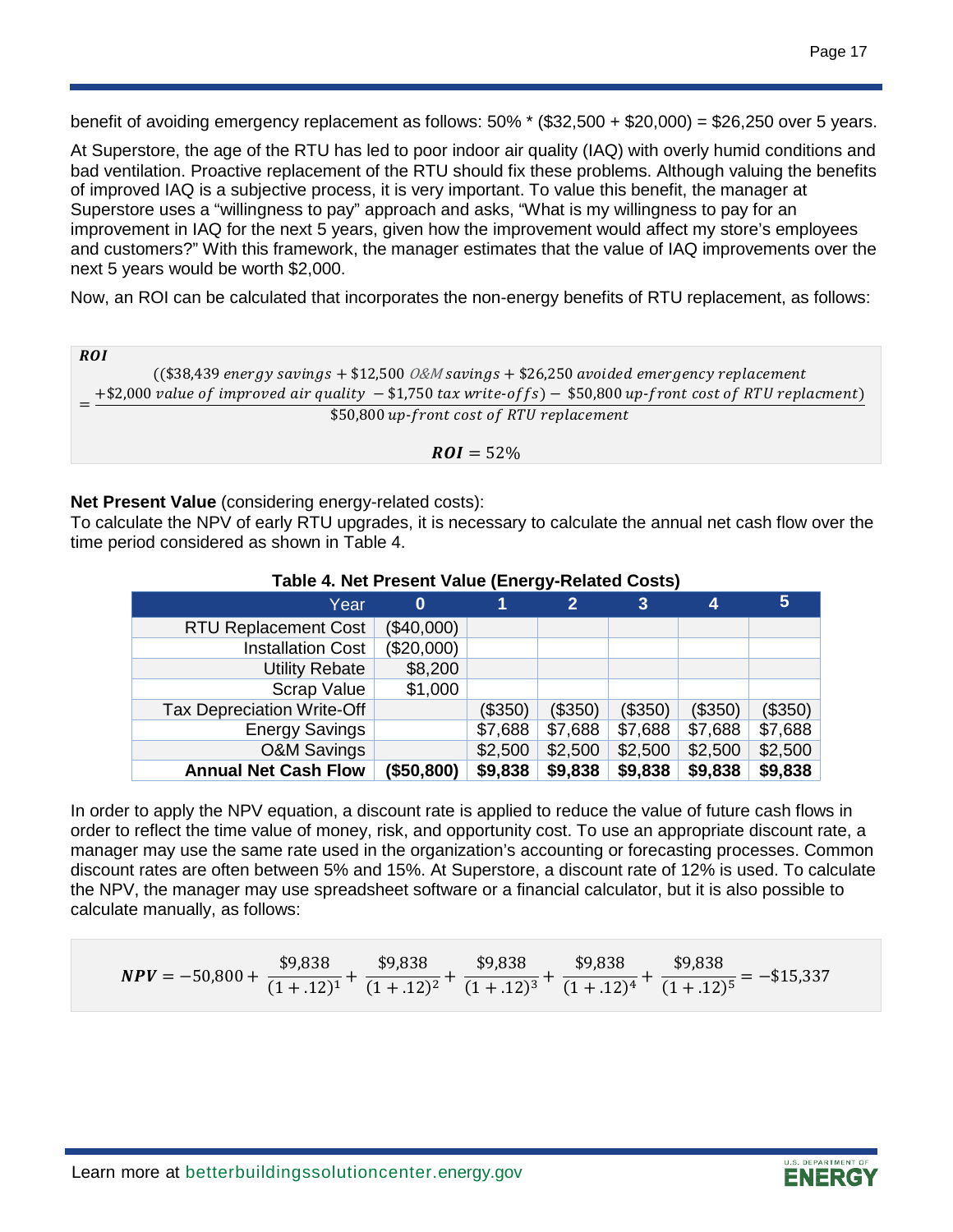To incorporate the value of avoided RTU failures, improved air quality, and right-sizing in the NPV calculation, add the annual value of these benefits to the yearly cash flows, and recalculate the NPV using the same discount rate.

**Table 5. Net Present Value (Energy and Other Costs)**

| Table J. Net Flesent Value (Lilergy and Other Costs)         |            |          |             |                |          |                |
|--------------------------------------------------------------|------------|----------|-------------|----------------|----------|----------------|
| Year                                                         | $\bf{0}$   | ٢I       | $2^{\circ}$ | 3 <sub>l</sub> | 4        | 5              |
| <b>RTU Replacement Cost</b>                                  | (\$40,000) |          |             |                |          |                |
| <b>Installation Cost</b>                                     | (\$20,000) |          |             |                |          |                |
| <b>Utility Rebate</b>                                        | \$8,200    |          |             |                |          |                |
| Scrap Value                                                  | \$1,000    |          |             |                |          |                |
| <b>Tax Depreciation Write-Off</b>                            |            | (\$350)  | (\$350)     | (\$350)        | (\$350)  | $($ \$350) $ $ |
| <b>Energy Savings</b>                                        |            | \$7,688  | \$7,688     | \$7,688        | \$7,688  | \$7,688        |
| <b>O&amp;M Savings</b>                                       |            | \$2,500  | \$2,500     | \$2,500        | \$2,500  | \$2,500        |
| Value of Avoided Failure, Air Quality<br><b>Improvements</b> |            | \$5,900  | \$5,900     | \$5,900        | \$5,900  | \$5,900        |
| <b>Annual Net Cash Flow</b>                                  | (\$50,800) | \$15,488 | \$15,488    | \$15,488       | \$15,488 | \$15,488       |

$$
\textit{NPV} = -50,800 + \frac{\$15,488}{(1+.12)^1} + \frac{\$15,488}{(1+.12)^2} + \frac{\$15,488}{(1+.12)^3} + \frac{\$15,488}{(1+.12)^4} + \frac{\$15,488}{(1+.12)^5} = \$5,030
$$

#### **Internal Rate of Return** (considering energy-related costs):

An IRR is calculated by finding the discount rate that sets the NPV equation equal to 0. This rate represents the annual compound rate of return of an investment. While roughly estimating an IRR manually is possible, use a financial calculator or spreadsheet software to easily calculate this metric. Using the cash flows and NPV equations above, IRRs can be calculated as follows:

When NPV = 0, solve for *d.*

$$
0 = -\$50,800 + \frac{\$9,838}{(1+d)^1} + \frac{\$9,838}{(1+d)^2} + \frac{\$9,838}{(1+d)^3} + \frac{\$9,838}{(1+d)^4} + \frac{\$9,838}{(1+d)^5}
$$
  
*IRR* = -1%

**Internal Rate of Return** (considering energy and other costs):

To incorporate the value of avoided RTU failure and improved air quality, solve for the IRR when using the cash flow for the NPV equation that incorporates the value of these benefits.

When NPV = 0, solve for *d.*

$$
0 = -\$50,800 + \frac{\$15,488}{(1+d)^1} + \frac{\$15,488}{(1+d)^2} + \frac{\$15,488}{(1+d)^3} + \frac{\$15,488}{(1+d)^4} + \frac{\$15,488}{(1+d)^5}
$$

$$
IRR = 16\%
$$

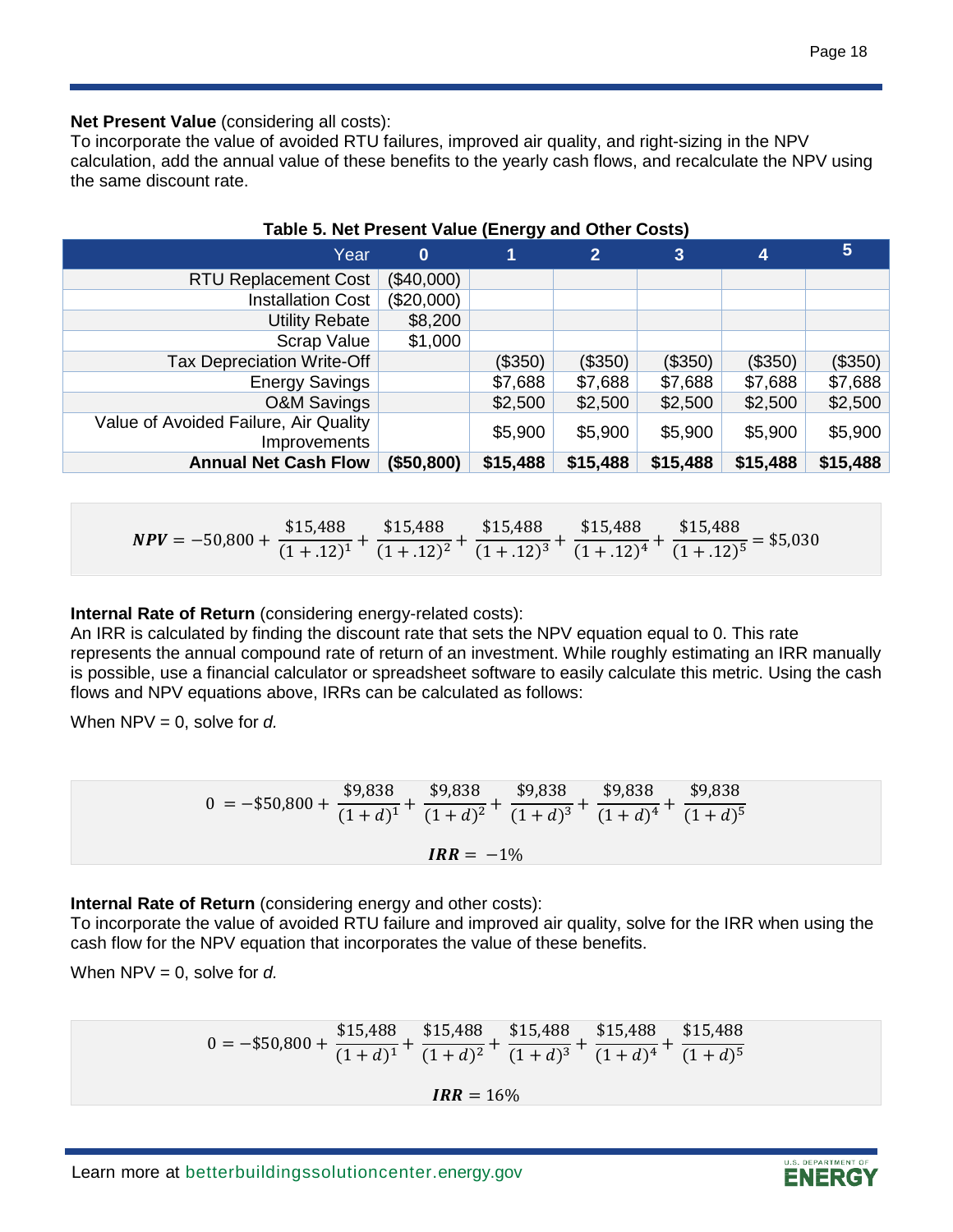# **Superstore Example: Early Retirement of 5 RTUs** Weigh the Costs and Benefits

| <b>Up-Front Costs</b>                                                 | <b>Benefits</b>                                                  |
|-----------------------------------------------------------------------|------------------------------------------------------------------|
| Capital                                                               | <b>Energy Savings</b>                                            |
| + Design and Analysis                                                 | $+$ \$7,688*5 years =<br>\$38,439                                |
| + Cost of RTUs<br>\$8,000/unit                                        |                                                                  |
| \$20,000<br>+ Installation & Building                                 | <b>Additional Cost Savings</b>                                   |
| <b>Upgrade Costs</b>                                                  | + Right-Sized Equipment<br>(included in price)                   |
| - Utility Incentives<br>$-$1,640/unit$                                | + Avoided Emergency<br>\$26,250                                  |
| - Financing Options                                                   | Replacement                                                      |
| - Scrap Value<br>$-$200/unit$                                         | + Bulk Purchase<br>(included in price)                           |
| <b>Total Cost for 5 Units</b><br>\$50,800<br>$=$                      | + Multiple-Measure<br>(included in price)<br><b>RTU Packages</b> |
|                                                                       | + Avoided R-22 Costs<br>(included in O&M)                        |
| <b>Variable Ongoing</b>                                               |                                                                  |
| $-$ O&M<br>$-$12,500$                                                 | <b>Qualitative Benefits</b>                                      |
| (\$500 * 5 Units)=\$2,500/yr * 5 yrs<br>\$1,750<br>+ Tax Depreciation | + Air Quality and Comfort<br>\$2,000<br>+ Sustainability Values  |
| (\$70 * 5 Units) = \$350/yr * 5 yrs                                   |                                                                  |
|                                                                       | <b>Financial Metrics</b>                                         |
| <b>ROI Energy and Other Costs</b><br>52%                              | \$5,030<br><b>NPV</b>                                            |
|                                                                       | 16%                                                              |
| <b>Payback Period</b><br>3.3 Years                                    | <b>IRR Energy and Other Costs</b>                                |

**Figure 2. Superstore summary of early retirement of five RTUs**

#### <span id="page-19-0"></span>**4.3 Conclusion**

After calculating the financial return metrics for a proactive and early retirement RTU replacement, the Superstore manager can decide to replace the building's RTU based on the best available data and strong financial analysis. The financial metrics for Superstore show that replacement based on energy savings alone generated by the investment are not favorable for an RTU upgrade at this time. However, the business case for replacement is quite strong with the additional benefits of avoided RTU failure and improved IAQ as summarized in Figure 2. To understand these financial metrics in the context of Superstore's business, the manager can compare these metrics against similar financial metrics for other capital improvement projects. If the returns for the RTU project are greater than the projected returns for other available projects, the case for RTU replacement will be especially compelling.

The analysis completed for this example was simplified in that the costs were assumed constant over the analysis period and the analysis period was limited to 5 years. It is likely that there will be an increase in energy and maintenance costs over 5 years, which would show an improved financial analysis for proactive replacement. A longer analysis period would show an increased value to the building owner and could include a simple extension of the analysis period or could include RTU replacements at the end of 5 years. In either scenario, the value to the building should increase showing higher values for NPV and IRR.

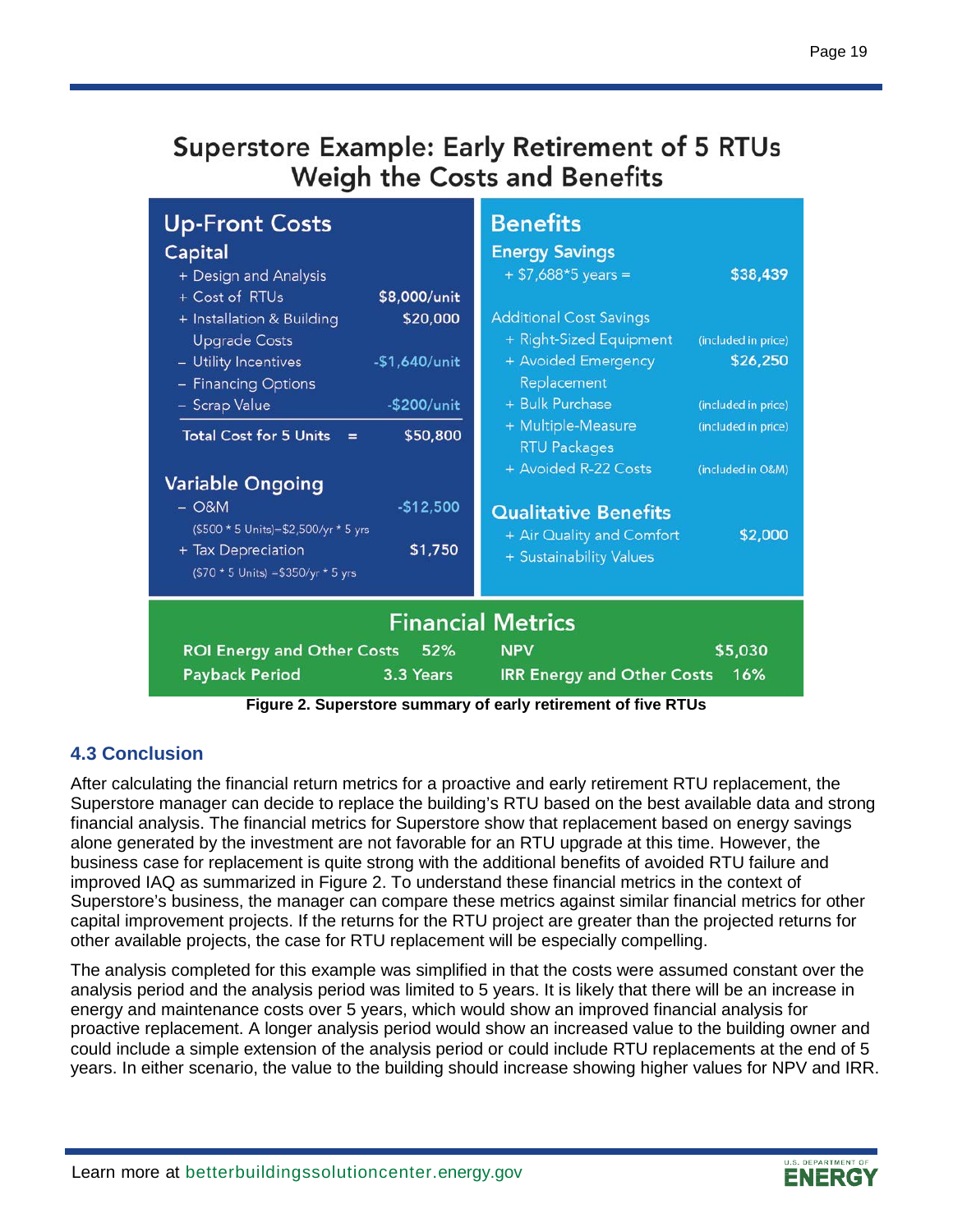# <span id="page-20-0"></span>**Endnotes**

 $\overline{a}$ 

- <span id="page-20-1"></span><sup>1</sup> Database for Energy Efficient Resources (DEER), California Public Utilities Commission: [www.deeresources.com.](http://www.deeresources.com/)<br><sup>2</sup> Advanced RTU Campaign, RTU Decision Tree: [https://buildingdata.energy.gov/cbrd/resource/1332.](https://buildingdata.energy.gov/cbrd/resource/1332)
- <span id="page-20-2"></span>
- <span id="page-20-3"></span><sup>3</sup> adidas RTU case study: [https://buildingdata.energy.gov/cbrd/resource/1643.](https://buildingdata.energy.gov/cbrd/resource/1643)
- <span id="page-20-4"></span><sup>4</sup> Advanced RTU Campaign, RTU Procurement Language: *http://www.advancedrtu.org/find-a-product.html.*<br><sup>5</sup> Estimates obtained from DOE Better Buildings Case Competition, 2013:
- <span id="page-20-5"></span>

[http://www1.eere.energy.gov/buildings/betterbuildings/casecompetition/documents/2013/Everything-Store-case](http://www1.eere.energy.gov/buildings/betterbuildings/casecompetition/documents/2013/Everything-Store-case-study.pdf)[study.pdf](http://www1.eere.energy.gov/buildings/betterbuildings/casecompetition/documents/2013/Everything-Store-case-study.pdf) .

- <span id="page-20-6"></span><sup>6</sup> Advanced RTU Campaign, RTU Incentives Database: [www.advancedrtu.org/financial-resources.html.](http://www.advancedrtu.org/financial-resources.html) <sup>7</sup> DSIRE: <u>www.dsireusa.org</u>.<br><sup>8</sup> ACEEE Depreciation White Paper: <u>www.aceee.org/white-paper/depreciation-impacts-on-tax-policy</u>
- <span id="page-20-8"></span><span id="page-20-7"></span>
- <span id="page-20-9"></span><sup>9</sup> ASHRAE Standard 62.1-2013 for Ventilation and Indoor Air Quality: [https://www.ashrae.org/resources-](https://www.ashrae.org/resources--publications/bookstore/standards-62-1--62-2) [publications/bookstore/standards-62-1--62-2.](https://www.ashrae.org/resources--publications/bookstore/standards-62-1--62-2)
- <span id="page-20-10"></span><sup>10</sup> Walgreens Advanced RTU Campaign Case Study:<https://buildingdata.energy.gov/cbrd/resource/1929>
- <span id="page-20-11"></span><sup>11</sup> U.S. EPA R-22 Phaseout Website: [www.epa.gov/ozone/title6/phaseout/classtwo.html](http://www.epa.gov/ozone/title6/phaseout/classtwo.html)<br><sup>12</sup> USGBC, Leadership in Energy & Environmental Design, www.usgbc.org.
- <span id="page-20-12"></span>
- 
- <span id="page-20-14"></span><span id="page-20-13"></span><sup>13</sup> EPA, ENERGY STAR for Buildings, [www.energystar.gov.](http://www.energystar.gov/)<br><sup>14</sup> U.S. Department of Energy, Energy Efficiency & Financial Performance: A Review of Studies in the Market: [http://www4.eere.energy.gov/alliance/sites/default/files/uploaded-files/energy-efficiency-and-financial](http://www4.eere.energy.gov/alliance/sites/default/files/uploaded-files/energy-efficiency-and-financial-performance.pdf)[performance.pdf.](http://www4.eere.energy.gov/alliance/sites/default/files/uploaded-files/energy-efficiency-and-financial-performance.pdf)
- <span id="page-20-15"></span><sup>15</sup> A 10-ton RTU with EER of 12 meets the Advanced RTU Campaign efficiency threshold of CEE Tier 2. <sup>16</sup> Columbia, Missouri, Utility RTU Rebates Table:

<span id="page-20-16"></span>[www.gocolumbiamo.com/WaterandLight/Business/commercialrebates.php.](http://www.gocolumbiamo.com/WaterandLight/Business/commercialrebates.php)

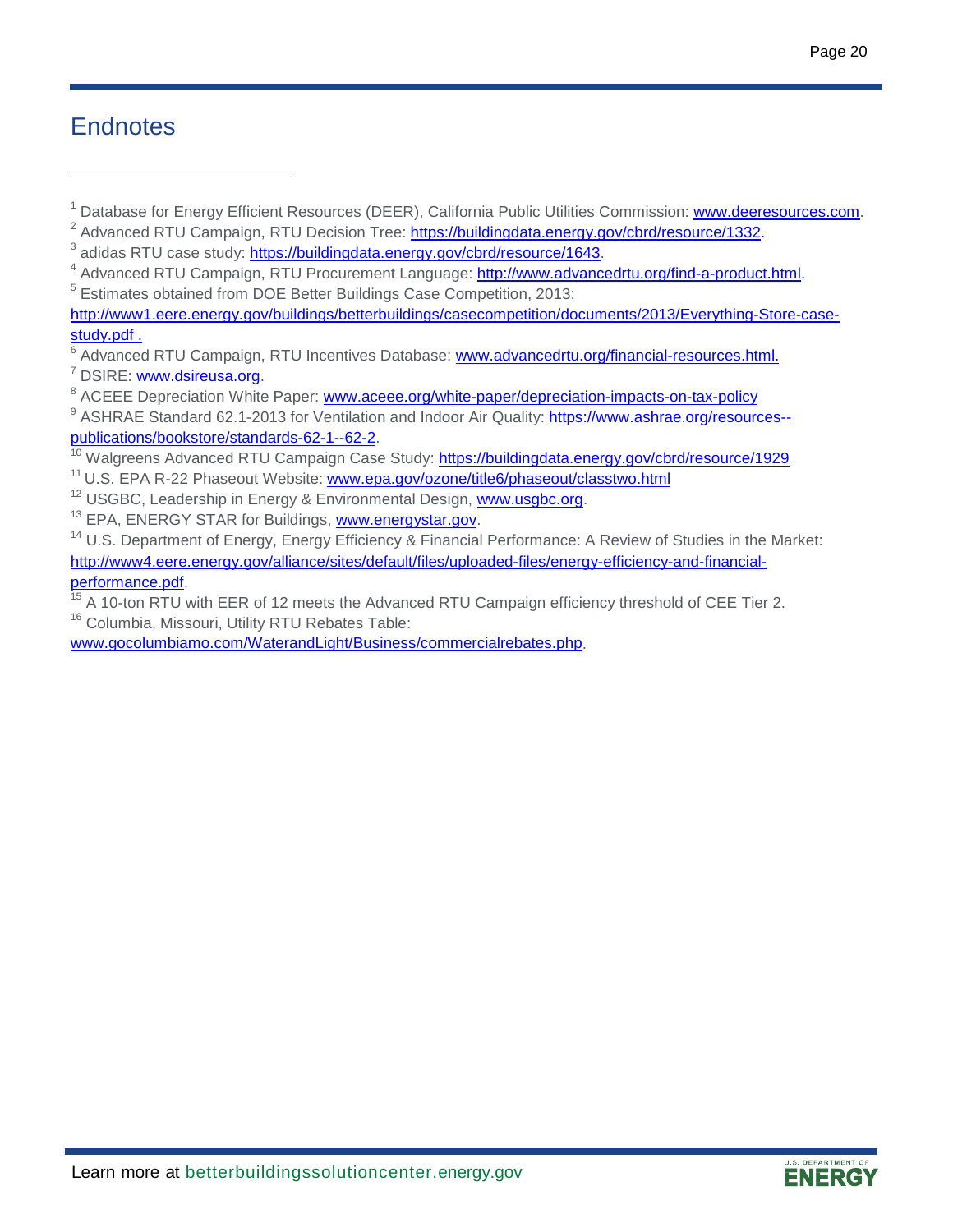## <span id="page-21-0"></span>References

ACEEE (American Council for an Energy-Efficient Economy). 2013. *Executive Summary on Tax Reforms to Advanced Energy Efficiency.* Washington, D.C.: ACEEE. Accessed at [http://aceee.org/files/pdf/summary/e132](http://aceee.org/files/pdf/summary/e132-summary.pdf) [summary.pdf.](http://aceee.org/files/pdf/summary/e132-summary.pdf)

"Advanced RTU Campaign, Advanced RTU Controller Features," accessed at [http://www.advancedrtu.org/find-a](http://www.advancedrtu.org/find-a-product.html)[product.html.](http://www.advancedrtu.org/find-a-product.html)

Advanced RTU Campaign. 2015. *Case Study: Walgreens RTU Replacement Program.* Washington, D.C. Accessed at [https://buildingdata.energy.gov/cbrd/resource/1929.](https://buildingdata.energy.gov/cbrd/resource/1929)

"Advanced RTU Campaign, M&V Guidance Document," accessed at [https://buildingdata.energy.gov/cbrd/resource/1649.](https://buildingdata.energy.gov/cbrd/resource/1649)

"Advanced RTU Campaign, RTU Decision Tree," accessed at [https://buildingdata.energy.gov/cbrd/resource/1332.](https://buildingdata.energy.gov/cbrd/resource/1332)

"Advanced RTU Campaign, RTU Evaluation Methodology," accessed at [www.advancedrtu.org/retrofit-or-replace.html.](http://www.advancedrtu.org/retrofit-or-replace.html)

"Advanced RTU Campaign, RTU Field Evaluation Checklist," accessed at [https://buildingdata.energy.gov/cbrd/resource/1330.](https://buildingdata.energy.gov/cbrd/resource/1330)

"Advanced RTU Campaign, RTU Incentives Database," accessed at [www.advancedrtu.org/financial-resources.html.](http://www.advancedrtu.org/financial-resources.html)

"Advanced RTU Campaign: RTU Inventory Spreadsheet," accessed at [https://buildingdata.energy.gov/cbrd/resource/1331.](https://buildingdata.energy.gov/cbrd/resource/1331)

"Advanced RTU Campaign: RTU Right-Sizing Guidance," accessed at [https://buildingdata.energy.gov/cbrd/resource/1648.](https://buildingdata.energy.gov/cbrd/resource/1648)

"Advanced RTU Campaign: RTU Procurement Language," accessed at [www.advancedrtu.org/find-a-product.html.](http://www.advancedrtu.org/find-a-product.html)

ASHRAE/ACCA. 2012 Standard 180-2012 -- *Standard Practice for Inspection and Maintenance of Commercial Building HVAC Systems*. Accessed at [www.techstreet.com/products/1832333.](http://www.techstreet.com/products/1832333)

CEE (Consortium for Energy Efficiency). 2012., *CEE Commercial Unitary AC and HP Specification*. Boston, MA: CEE. Accessed at [http://library.cee1.org/sites/default/files/library/7559/CEE\\_CommHVAC\\_UnitarySpec2012.pdf.](http://library.cee1.org/sites/default/files/library/7559/CEE_CommHVAC_UnitarySpec2012.pdf)

"DOE (U.S. Department of Energy) 179D DOE Calculator," accessed at [http://apps1.eere.energy.gov/buildings/commercial/179d/index.cfm.](http://apps1.eere.energy.gov/buildings/commercial/179d/index.cfm)

DOE (U.S. Department of Energy). 2013. *Better Buildings Case Competition Everything Store Case Study*. Washington, D.C.: DOE. Accessed at [http://www1.eere.energy.gov/buildings/betterbuildings/casecompetition/documents/2013/Everything-Store-case](http://www1.eere.energy.gov/buildings/betterbuildings/casecompetition/documents/2013/Everything-Store-case-study.pdf)[study.pdf.](http://www1.eere.energy.gov/buildings/betterbuildings/casecompetition/documents/2013/Everything-Store-case-study.pdf)

DOE (U.S. Department of Energy). 2014. *Energy Efficiency & Financial Performance: A Review of Studies in the Market.* Washington, D.C.: DOE. Accessed at [http://www4.eere.energy.gov/alliance/sites/default/files/uploaded](http://www4.eere.energy.gov/alliance/sites/default/files/uploaded-files/energy-efficiency-and-financial-performance.pdf)[files/energy-efficiency-and-financial-performance.pdf.](http://www4.eere.energy.gov/alliance/sites/default/files/uploaded-files/energy-efficiency-and-financial-performance.pdf)

"DSIRE (U.S. Department of Energy operated by N.C. Clean Energy Technology Center) Database of State Incentives for Renewables & Efficiency,"accessed at [www.dsireusa.org.](http://www.dsireusa.org/)

"PACE*Now* Financing Energy Efficiency," accessed at [http://pacenow.org.](http://pacenow.org/)

"Pacific Northwest National Laboratory RTU Comparison Calculator," accessed at [www.pnnl.gov/uac.](http://www.pnnl.gov/uac)

"U.S. Environmental Protection Agency R-22 Phaseout Website," accessed at [www.epa.gov/ozone/title6/phaseout/classtwo.html.](http://www.epa.gov/ozone/title6/phaseout/classtwo.html)

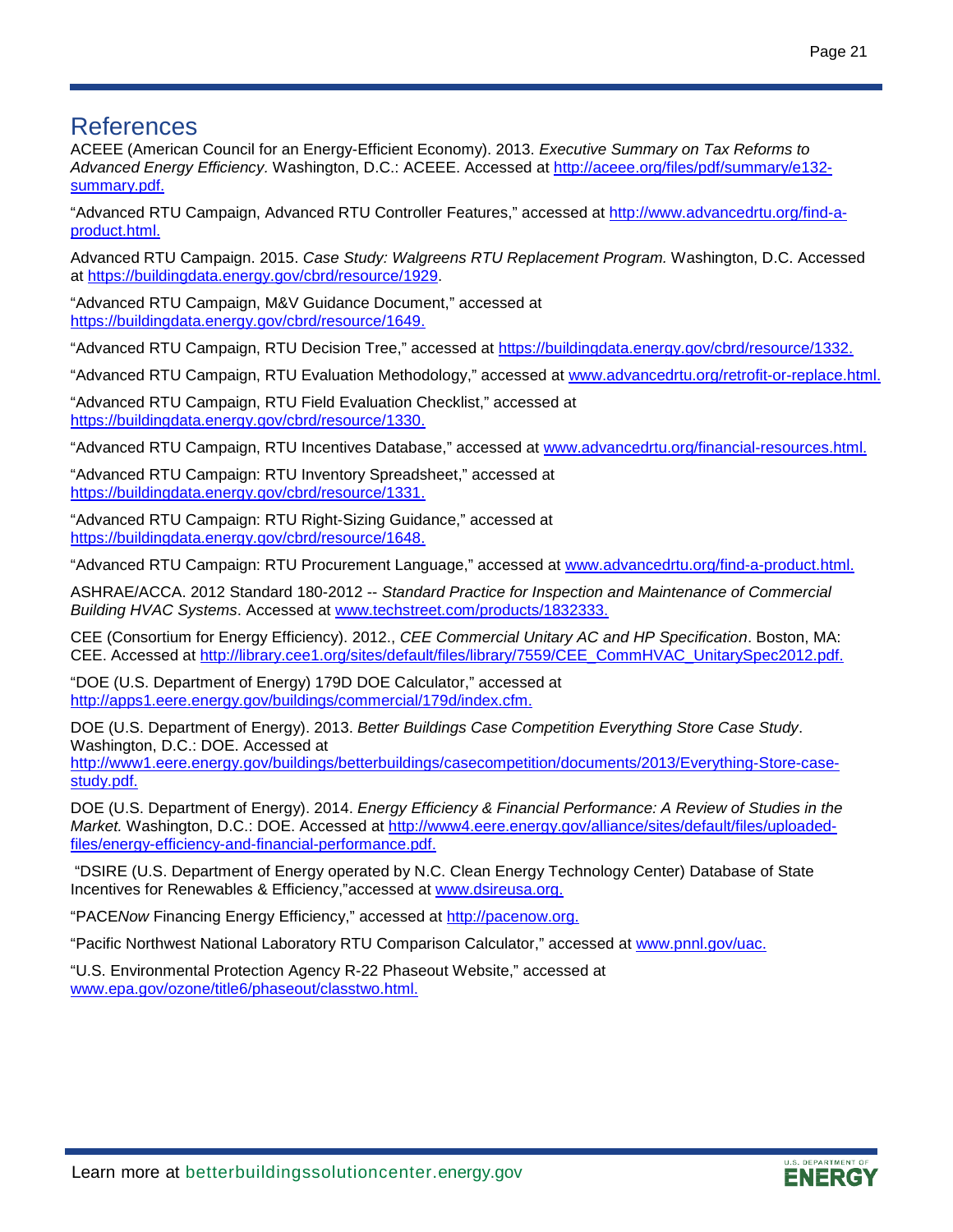# <span id="page-22-0"></span>Appendix A: Rooftop Unit Evaluation Methodology

New technologies for replacements and retrofits of RTUs offer tremendous energy-saving opportunities. To help building managers take advantage of those opportunities, the U.S. Department of Energy's Advanced RTU Campaign has developed a set of resources built around a streamlined RTU Evaluation Methodology.<sup>21</sup> The business case for proactive RTU retirement falls in step 5, Analysis.

| <b>Evaluation</b><br><b>Methodology</b><br><b>Step</b> | <b>Description</b>                                                                                                                                                                                                                                                                                                                                                                                 | <b>Conducted</b><br><b>By</b>                          | <b>Resources &amp; Links</b>                                                                                                                                                                                                                                                                                                                                                                                                     |
|--------------------------------------------------------|----------------------------------------------------------------------------------------------------------------------------------------------------------------------------------------------------------------------------------------------------------------------------------------------------------------------------------------------------------------------------------------------------|--------------------------------------------------------|----------------------------------------------------------------------------------------------------------------------------------------------------------------------------------------------------------------------------------------------------------------------------------------------------------------------------------------------------------------------------------------------------------------------------------|
| 1. Initial RTU<br>Inventory                            | Gather simple, high-level information<br>on the RTUs (e.g. number, size, age,<br>general condition).                                                                                                                                                                                                                                                                                               | Facility<br>Manager or<br><b>Building</b><br>Engineer  | RTU Inventory Spreadsheet:<br>https://buildingdata.energy.gov/cbrd/resource/1331                                                                                                                                                                                                                                                                                                                                                 |
| 2. Preliminary<br><b>Screening</b>                     | Organize the RTUs into bins for<br>"retrofit," "replacement," "no action," or<br>"needs further analysis" to quickly<br>identify RTUs for assessment.                                                                                                                                                                                                                                              | Facility<br>Manager or<br><b>Building</b><br>Engineer  | Decision Tree for RTU Replacements or<br>Retrofits:<br>https://buildingdata.energy.gov/cbrd/resource/1332                                                                                                                                                                                                                                                                                                                        |
| 3. Detailed<br>Inventory                               | Gather a thorough inventory of the<br>RTUs identified for retrofit,<br>replacement, or those that need further<br>analysis.                                                                                                                                                                                                                                                                        | Facility<br>Manager or<br><b>Building</b><br>Engineer  | RTU Inventory Spreadsheet:<br>https://buildingdata.energy.gov/cbrd/resource/1331                                                                                                                                                                                                                                                                                                                                                 |
| 4. Field<br><b>Evaluation</b>                          | Conduct a visual-based field evaluation<br>to help understand the condition (e.g.,<br>good, fair, or poor) of individual<br>elements of the RTUs (e.g.,<br>compressor, coils, burner section) and<br>identify faults that require more than<br>routine maintenance.                                                                                                                                | <b>Building</b><br>Engineer                            | <b>RTU Field Evaluation Checklist:</b><br>https://buildingdata.energy.gov/cbrd/resource/1330                                                                                                                                                                                                                                                                                                                                     |
| 5. Business<br><b>Case Analysis</b>                    | Perform energy and economic<br>analyses to prioritize potential RTU<br>improvements and <b>make the</b><br><b>business case</b> for taking action. This<br>step may continue throughout the<br>project planning and procurement<br>phases, and often requires several<br>iterations to evaluate possible<br>combinations of manufacturers,<br>efficiency levels, sizes, and RTU<br>configurations. | Finance<br>Team and<br><b>Building</b><br>Engineer     | RTU Incentives Database:<br>www.advancedrtu.org/financial-resources.html<br>DSIRE: www.dsireusa.org<br>RTU Comparison Calculator: www.pnnl.gov/uac<br>DOE 179D Calculator:<br>http://apps1.eere.energy.gov/buildings/commercial/<br>179d/<br>Advanced RTU Campaign Case Studies:<br>www.advancedrtu.org/case-studies--guidance.html<br>RTU Right-Sizing Guidance Document:<br>https://buildingdata.energy.gov/cbrd/resource/1648 |
| 6. Project<br><b>Planning</b>                          | Develop a plan for completing and<br>financing the RTU replacements and<br>retrofits, which may involve working<br>directly with a manufacturer, an ESCO,<br>a engineering company, or an HVAC<br>contractor.                                                                                                                                                                                      | Finance<br>Team and<br><b>Building</b><br>Engineer     | Advanced RTU Campaign List of<br><b>Manufacturers and Service Providers:</b><br>http://www.advancedrtu.org/supporters.html<br><b>PACENow Financing Energy Efficiency:</b><br>http://pacenow.org                                                                                                                                                                                                                                  |
| 7.<br><b>Procurement</b>                               | Prepare procurement specification(s)<br>for replacement or retrofit of RTUs.<br>Incorporate quality installation and<br>quality maintenance requirements in<br>the procurement specification.                                                                                                                                                                                                      | Finance<br>Team and<br><b>Building</b><br>Engineer     | ASHRAE/ACCA Standard 180 for Quality<br>Maintenance & Quality Inspection:<br>www.techstreet.com/products/1832333<br><b>Sample RTU Procurement Specifications:</b><br>www.advancedrtu.org/find-a-product.html                                                                                                                                                                                                                     |
| 8.<br><b>Measurement</b><br>and<br><b>Verification</b> | Determine the appropriate level of<br>M&V for the project and develop a plan<br>to measure energy and cost savings.                                                                                                                                                                                                                                                                                | <b>Building</b><br>Engineer and<br>Facility<br>Manager | RTU M& V Guidance Document:<br>https://buildingdata.energy.gov/cbrd/resource/1649                                                                                                                                                                                                                                                                                                                                                |

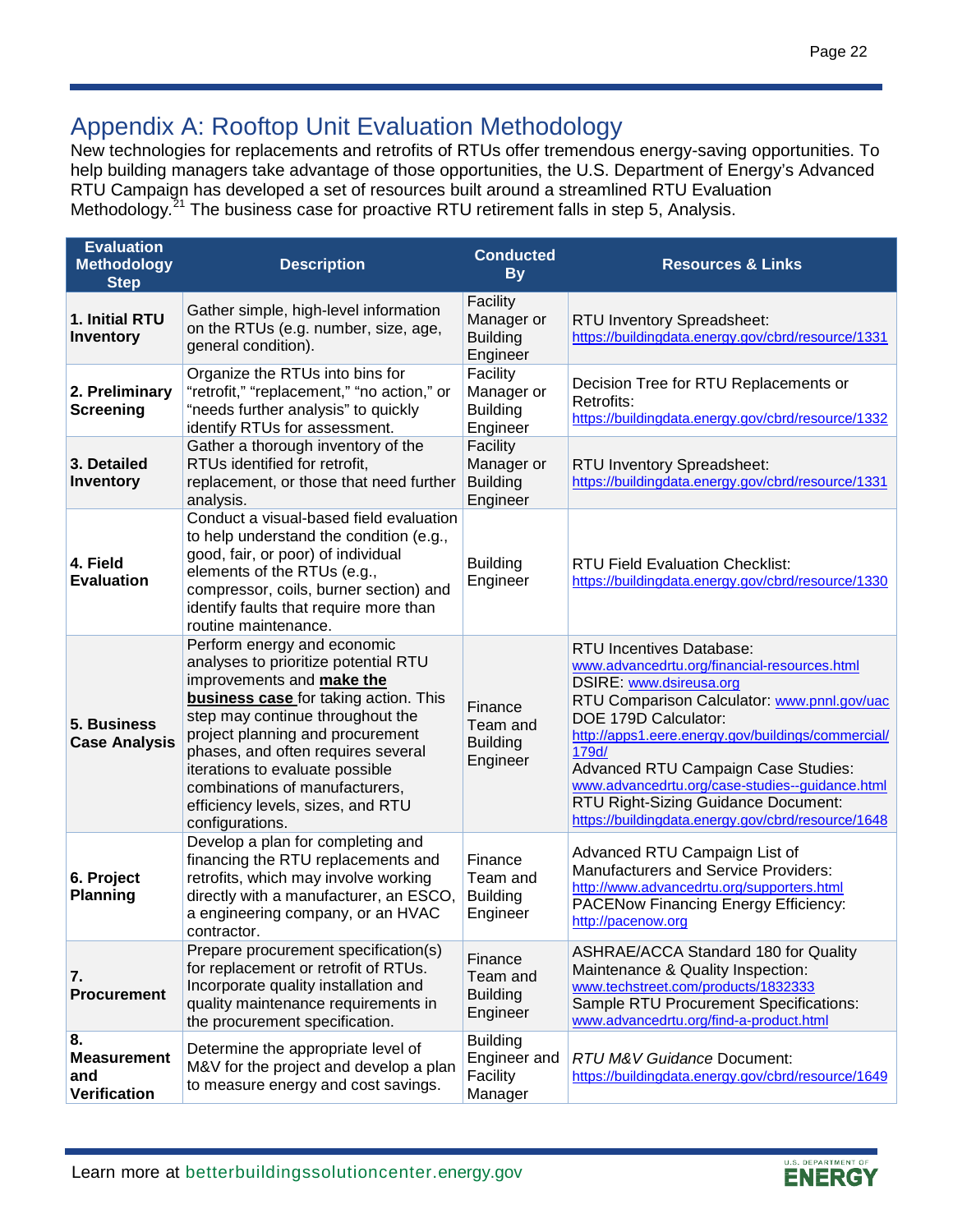# <span id="page-23-0"></span>Appendix B: RTU Business Case Example Inputs

The business case example for proactive RTU replacement at Superstore relies on the following parameter inputs with the RTU Comparison Calculator to identify estimated energy savings for the financial calculations. The "cost" of the unit is a net cost/RTU that is a sum of multiple inputs: RTU Cost, Installation Cost, Utility Incentive, and Scrap Value of Old Unit.

| <b>Control Name</b>                      | <b>Candidate</b><br><b>Standard</b> |                   |  |  |
|------------------------------------------|-------------------------------------|-------------------|--|--|
| <b>EER</b>                               | 12                                  | 7.3               |  |  |
| Unit Cost (k\$)                          | 12.16                               | 0                 |  |  |
| <b>Annual Maintenance Cost (\$/year)</b> | 500                                 | 1000              |  |  |
| <b>Specific Candidate Unit</b>           | None                                | None              |  |  |
| <b>Enable Economizer</b>                 | On                                  | Off               |  |  |
| Power -- EFn (kW)                        | 1,356                               | 1,356             |  |  |
| Power -- Aux (kW)                        | $\Omega$                            | 0                 |  |  |
| Power -- Cnd (kW)                        | 8,644                               | 15,083            |  |  |
| Condenser Fan (%)                        | 9                                   | 9                 |  |  |
| <b>Degradation Factor</b>                | 12                                  | 25                |  |  |
| <b>Number of Stages</b>                  | $\overline{2}$                      | 1                 |  |  |
| <b>E-Fan and Condenser</b>               | N-Spd: Always ON                    | 1-Spd: Always ON  |  |  |
| <b>S/T Ratio</b>                         | 0.72                                | 0.72              |  |  |
| <b>Spreadsheet Data</b>                  | Off                                 | Off               |  |  |
|                                          | <b>Applies to Both Units</b>        |                   |  |  |
| <b>Lock Load Line</b>                    |                                     | Off               |  |  |
| <b>Building Type</b>                     |                                     | Retail-Standalone |  |  |
| <b>Building Model</b>                    | 13.95, 232.60, 0.63                 |                   |  |  |
| <b>State, City</b>                       | MO, Columbia                        |                   |  |  |
| <b>Schedule</b>                          | All week; 6 a.m. to 10 p.m.         |                   |  |  |
| <b>Setpoint Temperature, Setback</b>     |                                     | 71, 5             |  |  |
| <b>Auto Humidity, RH Setpoint</b>        |                                     | On, NA            |  |  |
| Total Capacity (kBtuh), Oversizing (%)   | 120, 0                              |                   |  |  |
| <b>Ventilation Rate, Units</b>           | 32,7, % of Fan Cap.                 |                   |  |  |
| N for Fan Energy Calcs                   | 2.5                                 |                   |  |  |
| Electric Utility Rate (\$/kWhrs)         | 0.103                               |                   |  |  |
| Demand: Months, Cost (\$/kW)             | 0,0                                 |                   |  |  |
| <b>Equipment Life</b>                    | 15                                  |                   |  |  |
| <b>Number of Units</b>                   | 5                                   |                   |  |  |
| <b>Discounted Costs, Rate</b>            | On, 0.12                            |                   |  |  |